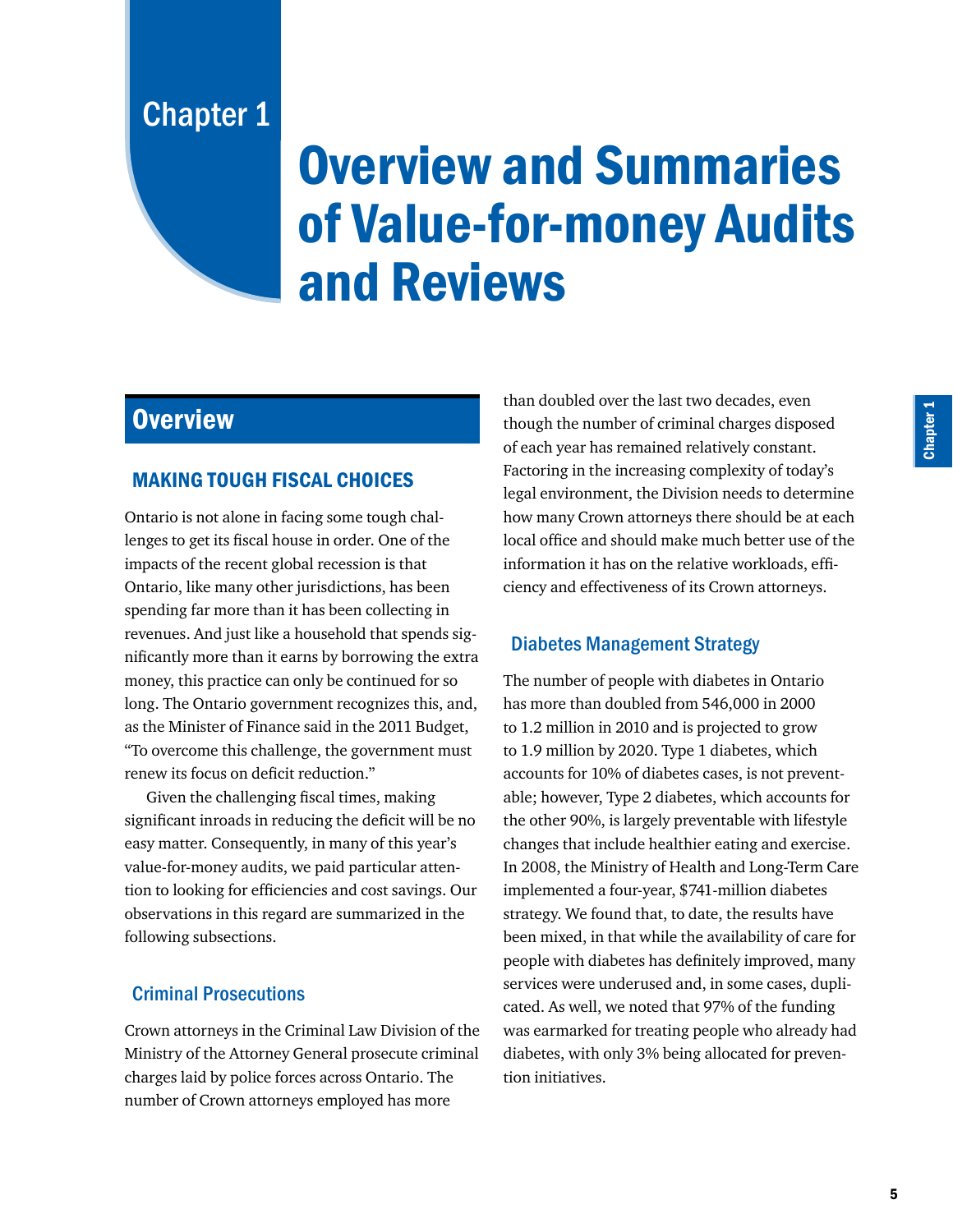#### Independent Health Facilities

Ontario has about 800 health facilities that are independently owned and operated, with about 50% being owned or controlled by physicians. These facilities provide primarily diagnostic services, such as x-rays, ultrasounds and CT scans. We suggested the Ministry review facility billings for unusual billing patterns and review whether the facility fees being paid are appropriate in relation to the actual costs of providing the services. We also noted that in 2009, the Canadian Association of Radiologists observed that as many as 30% of CT scans and other imaging procedures across Canada contribute no useful information or are inappropriate. The Ministry of Health and Long-Term Care's own estimate was that about 20% of independent health facility fee billings are likely inappropriate.

#### Long-Term-Care Home Placement Process

Many people are in hospital longer than medically necessary waiting for a long-term-care bed, even though this is detrimental to their health, is more expensive than community-based alternatives such as home care or placement in a long-term-care home, and limits the availability of hospital beds for other patients with more complex health-care needs. However, 19% of people waiting in hospital for a long-term-care bed had applied to only one long-term-care home, even though their selected home may have a long wait list.

# Metrolinx—Regional Transportation Planning

Metrolinx is an agency of the Ontario government that is responsible for implementing an integrated transportation system in the greater Toronto and Hamilton area over the next 25 years at an estimated cost of \$50 billion. Our review of several significant projects costing hundreds of millions of dollars indicated that Metrolinx must strengthen its processes relating to infrastructure investment, procurement and cost control.

#### Ontario Provincial Police

Over the last two decades, crime rates across Canada have declined by more than 40%, and Ontario has been part of this trend. As well, the number of serious motor vehicle accidents has been trending down in recent years and calls for service to the Ontario Provincial Police (OPP) have remained stable since our last audit in 2005. However, OPP expenditures (excluding recoveries for police services provided to municipalities) have increased 27% over the last five years because more officers have been hired, compensation increases have exceeded inflation and cost-savings opportunities we previously identified had not been adequately acted upon. We noted that the OPP could reduce its operating costs by improving its staff deployment practices and better controlling overtime.

#### Tax Collection

Most taxes owing to the province are remitted voluntarily, but some are not, and the Ministry of Finance's Collections Branch is responsible for collecting most of these taxes. The Branch estimates that, as of March 31, 2012, it may need to write off about \$1.4 billion of the \$2.46 billion in outstanding taxes that it is responsible for collecting. While there have been some improvements to the Branch's collections processes in the last few years, we found that the Branch was often not taking appropriate action on a timely basis and was not using all the strategies at its disposal to maximize the amount of unpaid taxes it collects.

#### Youth Justice Services Program

The Youth Justice Services program of the Ministry of Children and Youth Services provides community and custodial programs and services primarily to young people aged 12 to 17 who are either awaiting trial or have been found guilty by a court of a criminal charge. From the 2005/06 to the 2010/11 fiscal years, total program expenditures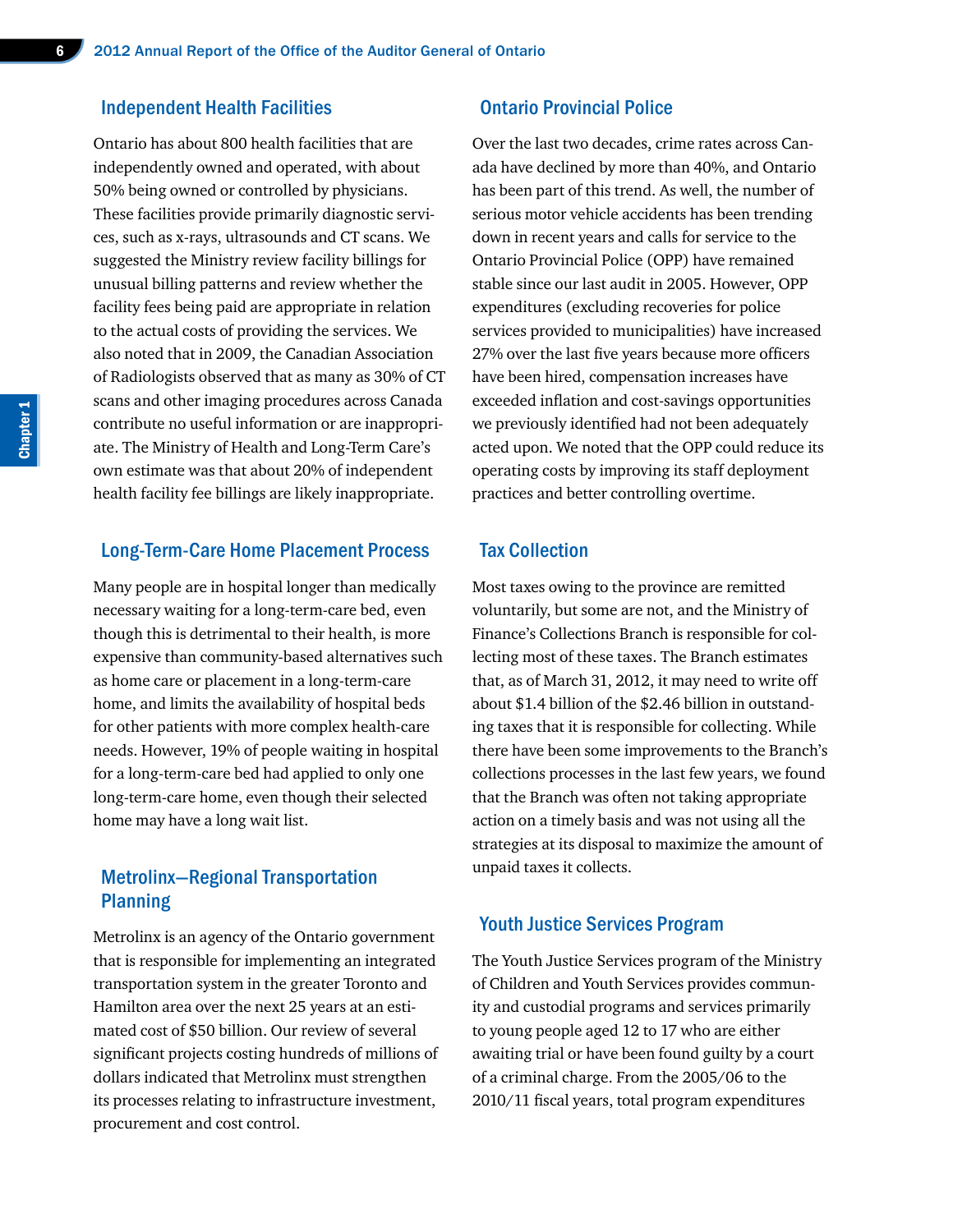increased by 25%–30%, even though the number of youths served increased by only 4%. And in the last five years, even though the number of youths in Ministry-operated secure facilities decreased by 37%, the number of ministry youth services officers at these facilities increased by 50%.

# ENHANCING SERVICES TO THE PUBLIC

Providing public services as cost-effectively as possible is critical to managing Ontario's current fiscal situation. However, ensuring that the public is getting the best level of service possible for the funding being provided is equally important. We therefore also made service delivery—the level of service provided and the processes followed in offering those services—a key focus of some of our audits. Our observations in this regard are summarized in the following subsections.

#### Cancer Screening Programs

Screening that detects certain types of cancer at an early stage can have a major impact on mortality rates. Cancer Care Ontario (CCO) is the provincial agency responsible for co-ordinating and overseeing the provision of such screening services. Our audit assessed whether CCO used established clinical evidence to decide what types of cancer warranted formal screening programs and how effective CCO was in achieving high screening participation rates. Overall, we found that CCO had implemented a number of good processes but was having difficulty meeting its participation-rate targets, especially for those segments of the population deemed to be at a high risk for certain types of cancer.

#### Drive Clean Program

The mandatory Drive Clean vehicle-emissionstesting program has been in place since 1999. Vehicle emissions have declined significantly since then and are no longer among the major domestic contributors to smog in Ontario. While this is due

partly to the Drive Clean program, newer vehicles with improved vehicle-emission-control systems and cleaner fuel requirements have had a larger impact on reducing overall vehicle emissions. We encouraged the Ministry to ensure that future policymakers are provided with current information on the program's cost-effectiveness and its impact on reducing smog, especially outside of Ontario's larger cities and in relation to other provincial and federal government initiatives, to ensure the program continues to provide value for the fees charged to drivers.

# Education of Aboriginal Students

Many aboriginal students face challenges—such as poverty, substandard housing, poor nutrition and minimal employment prospects in their community—that affect their academic achievement. There is a significant gap between the percentage of the general Ontario population that has graduated from high school and the percentage of aboriginal adults that has done so. Six years ago, the Ministry of Education identified closing this gap as a ministry priority and developed a good framework to guide the development of support programs and to track its progress in reducing the gap. However, we found that the Ministry has not adequately overseen local school boards' implementation of the framework and has not formally assessed whether any progress has been made in closing the academic achievement gap. Information we examined suggests that little substantive progress has been made to date.

#### University Undergraduate Teaching Quality

From the perspective of the Ministry of Training, Colleges and Universities, a university's most important role is to do a good job teaching its students and preparing them for the future workforce. We believe that students, their parents and the public would agree. Accordingly, we reviewed the processes that three universities had in place to periodically assess and report on the performance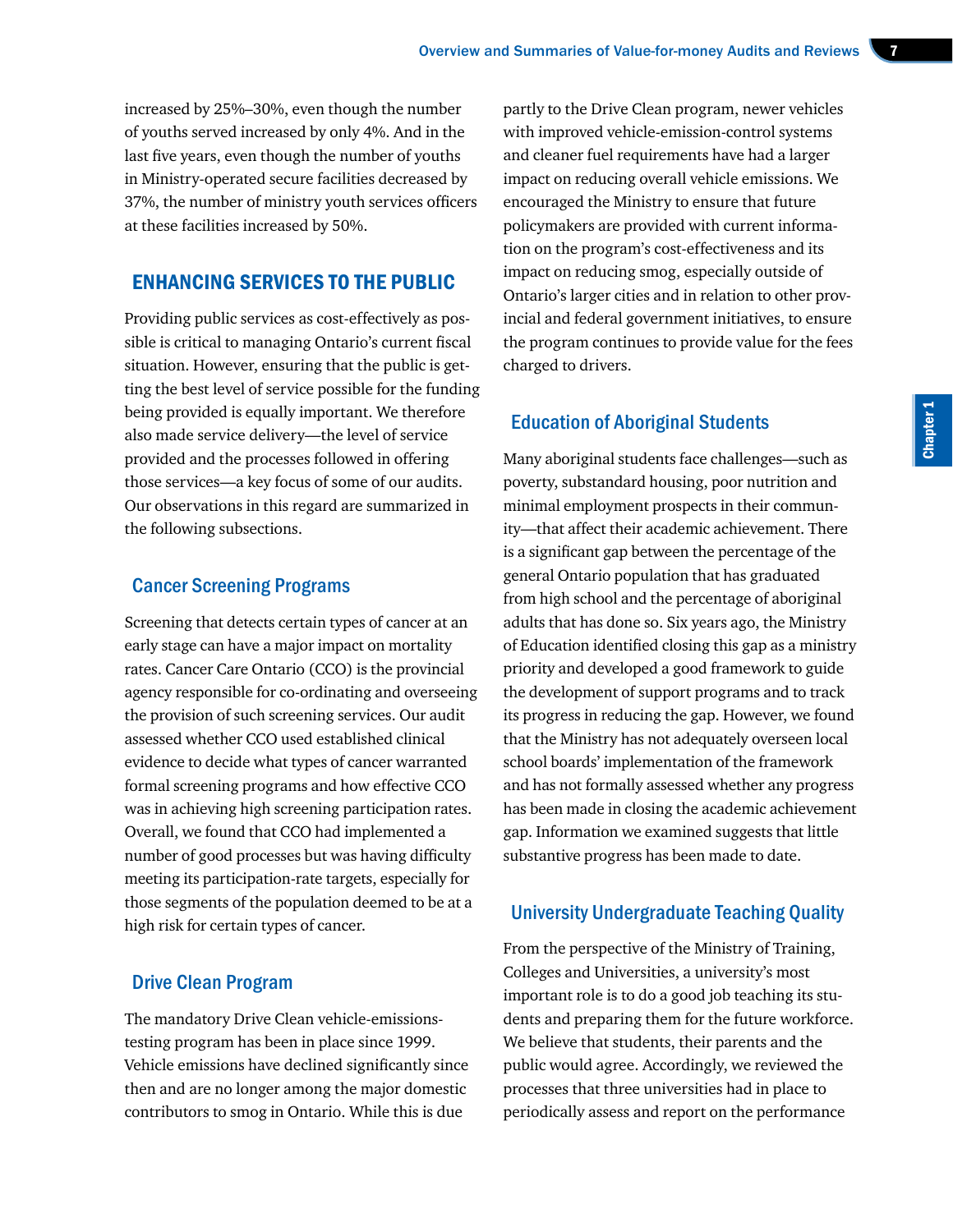of those teaching undergraduate students. We also surveyed Ontario's other 17 universities on some of their practices in this area. As part of these practices, all Ontario universities, including the three visited, reported that they had formal processes in place to enable undergraduate students to evaluate each course they took. However, at least at the universities we visited, little aggregate analysis of these student evaluations was being done, and only about one-quarter of the universities responding to our survey indicated they make any summarized results of these evaluations available to students to help them select their courses.

# FINANCIAL OVERSIGHT AND **ACCOUNTABILITY**

#### Annual Reporting of Financial Results

While our value-for-money audit work usually draws the most attention from the Legislature, the public and the media, financial audit work is also a crucial responsibility of our Office. Annual reporting of financial results, whether those of the province or those of the province's many Crown agencies and corporations, has long been considered an essential component of the government's financial accountability to Ontarians. But the accountability loop is not closed until the Legislature and the public are assured that the reported results are, in fact, fairly stated.

Accordingly, our Office audits the financial statements of the province and many of its Crown agencies, such as the LCBO, the Ontario Securities Commission, Ontario Place and many others. In some cases, such as with the financial statements of Cancer Care Ontario and the Public Guardian and Trustee, we engage private-sector auditors to do this work on our behalf.

I am pleased to report that for the 19th straight year, the Office was able to provide the Legislature and the public with the assurance that the consolidated financial statements of the province—the largest audited entity in Ontario—were fairly

presented in accordance with generally accepted accounting principles as established by the Canadian Institute of Chartered Accountants. I can also report that we concluded that the financial statements of the many Crown agencies that we audited this year were also fairly presented.

#### Legislative Estimates Review Process

Given that the government spends over \$120 billion a year on public services and that we last reviewed the estimates review process more than 15 years ago, we decided to revisit this area in 2012.

We researched the estimates review practices of other jurisdictions with similar parliamentary systems, such as the United Kingdom and Australia, and interviewed nine currently serving MPPs three from each of the major political parties—who have sat on the Standing Committee on Estimates. We also met with three retired long-serving MPPs one from each of the parties—who together had served a combined total of 80 years as elected MPPs in Ontario's Legislature.

The consensus of both the current and former MPPs was that the process was still not that effective as a means of scrutinizing proposed government expenditure plans. However, almost everyone we spoke to said that it was still a good accountability mechanism in that it was the only real opportunity outside of question period for questioning a Minister on the policies and expenditures of his or her ministry.

#### OTHER WORK

#### Advertising Review and Approval

The *Government Advertising Act, 2004,* requires that our Office review most proposed government advertising to ensure that it is not partisan in nature. We reviewed 565 individual advertising items this year. The results of our work in this area can be found in Chapter 5. This year, for the first time, the spending on Internet advertising exceeded spending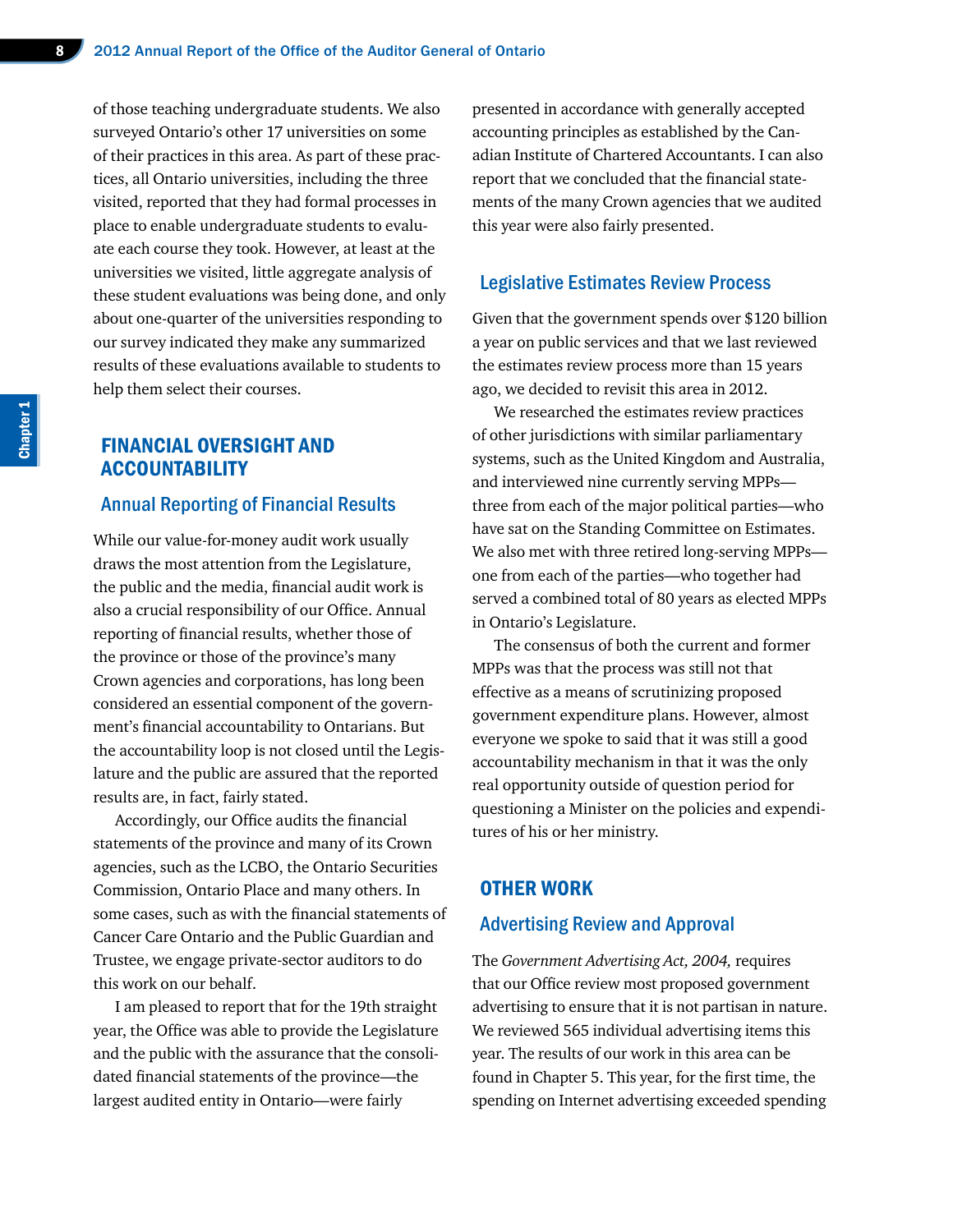on television advertising (excluding ad production costs)—yet Internet advertising is not covered by the Act.

## Special Audits

Under the *Auditor General Act*, we perform assignments as may be required by the Legislature, by a resolution of the Standing Committee on Public Accounts, or by a minister of the Crown. We normally table these audit reports on completion rather than including them in our Annual Report. This year we completed one special audit report, Ornge Air Ambulance and Related Services. We began this audit in 2011 and were asked to table it on completion. We did this in March 2012. To date, this audit report has been the subject of 17 hearings before the Standing Committee on Public Accounts.

# Looking Back Over a Decade of Annual Reports

This is the 10th Annual Report I have had the honour of tabling with the Legislative Assembly. In looking back, I think the most fitting adage to describe these 10 years is "how time flies." Much has happened over the past decade from the perspective of my Office and the work we do on behalf of the Legislature and the people of Ontario.

I thought that it would be useful to provide an overview of some of the more significant events that have had an impact on the work of the Office as the independent watchdog that provides elected members and the public with objective information on how well the government is taking care of our tax dollars. As well, I offer a few forward-looking thoughts and some good news.

# VALUE-FOR-MONEY AUDITING IN THE BROADER PUBLIC SECTOR

Undoubtedly, the most significant event for the Office in the past decade has been the Legislature's decision to expand our mandate in late 2004 to allow us to conduct value-for-money audits of organizations in the broader public sector. These organizations include hospitals, school boards, colleges and universities, long-term-care homes, social service agencies such as Children's Aid Societies and hundreds of other organizations that provide services to the public. In total, about 40% of Ontario government expenditures, or about \$47 billion, goes to these broader-public-sector entities.

We have been diligent in pursuing this expanded mandate by conducting audits across virtually the whole spectrum of organizations in the broader public sector. This has included everything from assessing the detection and prevention of infectious diseases in hospitals and long-term-care homes to reviewing the teaching of undergraduate students at universities; and from reviewing the purchasing of goods and services at school boards, colleges and the hydro corporations to probing the interrelationship between patient care at hospital emergency departments, discharge of patients from hospitals, and the provision of home care and long-term care. The focus of this work has always been to provide useful information on how well these services are being delivered and to point out where we believe improvements can be made.

# GOVERNMENT ADVERTISING AND THE PRE-ELECTION FISCAL REVIEW

The Legislature also gave us two more responsibilities in 2004. The *Government Advertising Act, 2004*, requires the Office to review proposed government advertising to ensure that partisan ads are not paid for with taxpayer dollars. The *Fiscal Transparency and Accountability Act, 2004*, requires that the government produce a fiscal outlook report six months before a provincial election, and our Office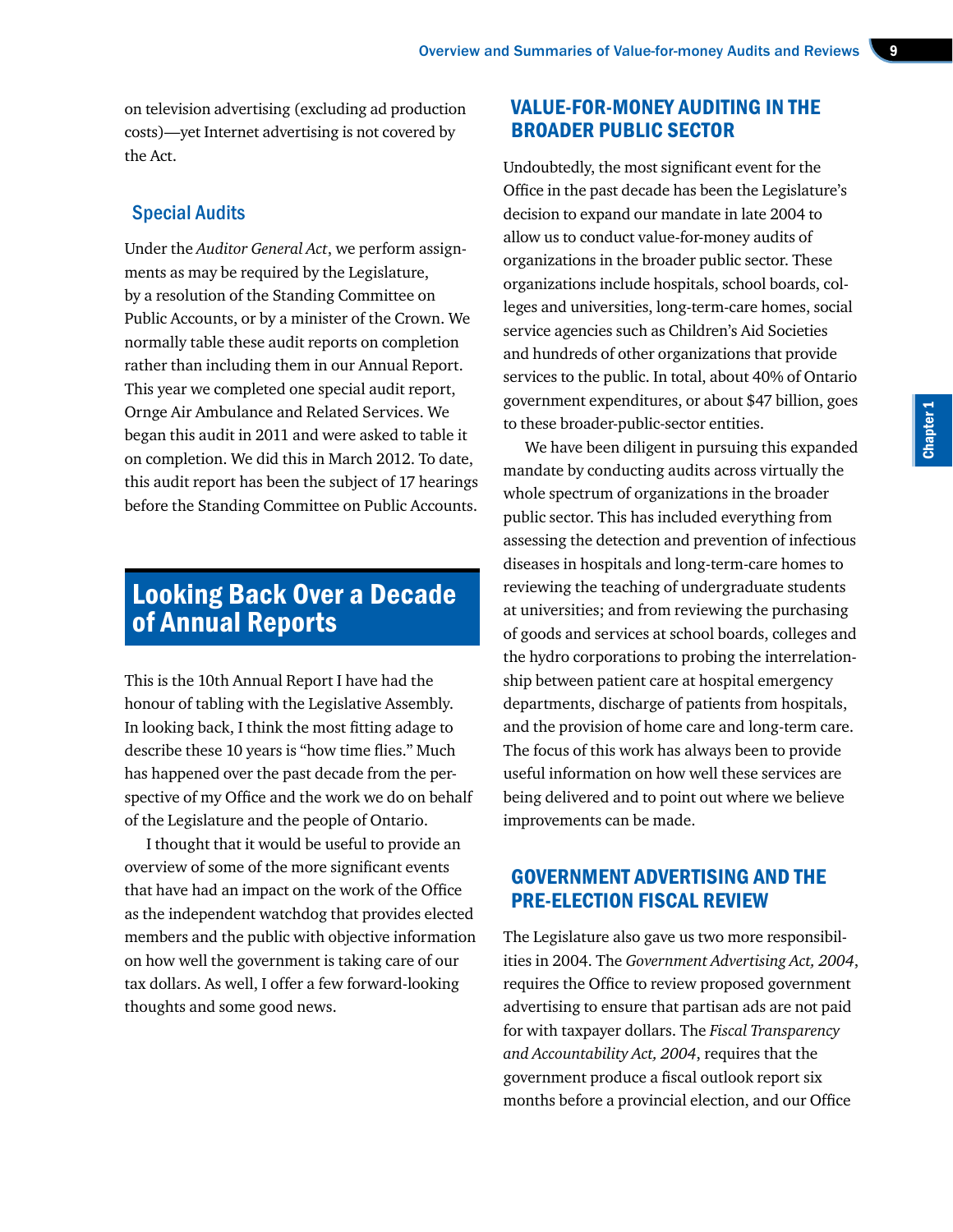is required to promptly review this forecast and give an opinion on its reasonableness.

Although few other jurisdictions have implemented legislation of this nature, I believe these initiatives have enhanced government accountability to the people of Ontario. Admittedly, reviewing proposed advertisements and giving an opinion on forecasts of future events are somewhat unusual pursuits for an auditor. However, I fully support the continuing role of the Office in these two areas and believe that the objective scrutiny that we bring to the process enhances the value of our Office to the Legislature and the public it serves.

#### SPECIAL AUDITS

Our special assignments have become more frequent in recent years, and I like to think this is because we have established a reputation for doing good work and being objective and independent in how we approach our work.

Some of these special audits have garnered a great deal of attention in the Legislature, from the media and the public, and from the Standing Committee on Public Accounts. A few reports that come to mind over the years are the Ornge Air Ambulance and Related Services audit tabled last March, our 2009 audit of eHealth, our 2007 examination of the cost to refurbish nuclear reactors at Bruce Power and our 2007 audit of the Ministry of Citizenship and Immigration's year-end grants.

## OUR VALUE-FOR-MONEY TRACK RECORD

Given our focus on value-for-money auditing, a reasonable question to ask is whether our own Office operates cost-effectively and with due regard for value for money. As discussed earlier, our Office's responsibilities have expanded significantly since 2004. However, this in itself does not necessarily prove that taxpayers are getting value for money for the work done by the Office. An equally important consideration is the cost of doing this work. For instance, has there been a significant increase in

staff or in the amount of money the Office is spending due to the expansion of its mandate?

In the 2011/12 fiscal year, our Office cost taxpayers \$15.2 million, with the bulk of that amount going to salaries. As Figure 1 shows, our staffing has increased only slightly over the past decade, with the only noticeable bump being a small increase shortly after 2004 when our mandate was expanded in the three different areas discussed earlier. We have tried to run a tight fiscal ship so that we could undertake the work required by the expansion in our mandate without requesting significantly more funding.

When people ask about our budget, they often want to know how the size of our Office compares to that of other Auditor General offices in Canada's larger provinces. As of March 31, 2012, with a staff count of 102 people, we operated with fewer staff than the Quebec, British Columbia and Alberta audit offices. As different offices have different mandates and responsibilities, comparing the number of staff in one office to another is not a strictly apples-to-apples comparison. However, it does indicate that our staffing levels are certainly reasonable compared to those of the audit offices of the other larger Canadian provinces.

# Figure 1: Number of Staff at the Office of the Auditor General, 2002/03–2011/12

Source of data: Office of the Auditor General of Ontario

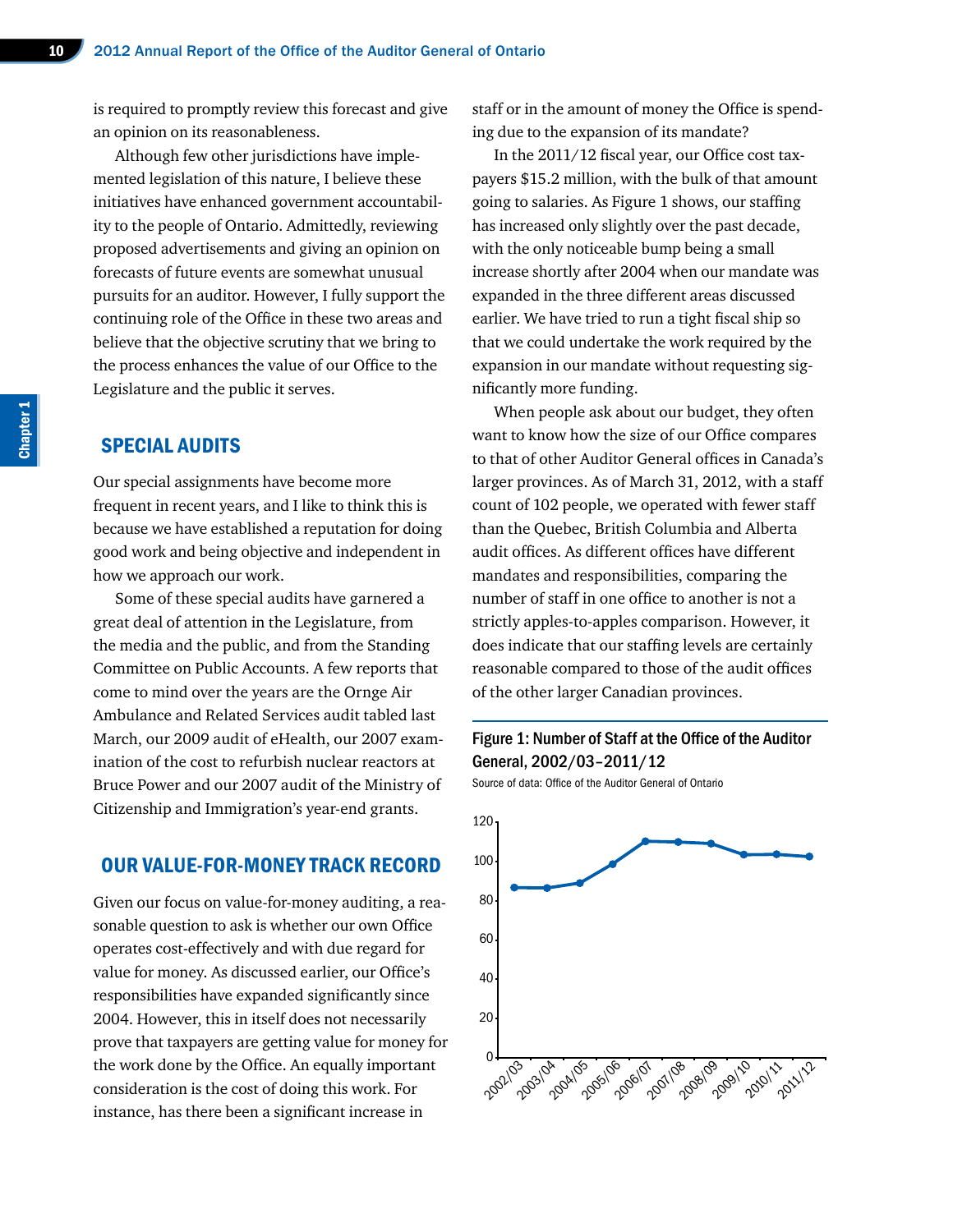#### LOOKING FORWARD

If one were to flip through the 10 Annual Reports that I have tabled over the past decade, one would see a myriad of recommendations that are directed to improving the operations of government. Often, each year's Annual Report contains a theme. These have ranged from "spend taxpayer money like it was your own" to the "need for better oversight" to "déjà vu," where I quoted a statement from the 1970s by Ontario's Committee on Government Productivity "that the challenges of the next decade will be very different, more complex, and more demanding than those which face us today." But if I had to pick one theme above all others that I believe the public sector must keep in mind going forward, it would be that "good decisions require good information."

Time and time again, the work of the Office has highlighted instances where decision-makers would have benefited from more relevant, reliable and timely information. Our concerns in this area sometimes resulted from management information systems that were not designed to give decisionmakers the information they needed. In other cases, however, the information was there but just not being properly used to support the decisions being made. Some of the more significant examples that come to mind relate to our audits of the costs of renewable energy initiatives, new funding mechanisms for physicians, the process for assessing property taxes, the operation of the Family Responsibility Office, funding for social-service agencies, and the land and air ambulance programs.

As I have said in the past, a lack of good information significantly increases the risk that the decisions made will not be the best ones—and may even be the wrong ones. In the private sector, wrong decisions usually just cost more money; in the public sector, they not only cost more but they also affect the day-to-day lives of all Ontarians.

# THE GOVERNMENT'S FINANCIAL **STATEMENTS**

Auditors deal with numbers, and therefore this look back to 2003 would not be complete without at least some reference to accounting. As I mentioned earlier in this chapter, the role we play in providing assurance and adding credibility by auditing the annual financial statements of the province and its Crown agencies should not be overlooked, even though it is our value-for-money work that tends to capture the attention of the Legislature, the public and the media.

For the past 19 years, my predecessor Erik Peters and I have been able to give the government's consolidated financial statements a clean bill of health. All three major political parties, at one time or another during these years, have formed the government, and all deserve credit for accomplishing this.

However, in the last few years, the government has chosen to legislate how certain transactions are to be accounted for. This has not so far resulted in any significant departure from generally accepted accounting principles, but I do have concerns about it. I hope that, in future years, this will not put the Auditor in the position of concluding that, although the accounting complies with legislation, the financial statements are not fairly presented under generally accepted accounting principles.

# PLAIN-LANGUAGE ACCOUNTING

I must confess to some discomfort with what I see as a trend toward growing complexity in accounting principles and the accompanying financial statement disclosures. It is reaching the point where the statements are becoming so long and complicated that the average reader may not be able to quickly and easily understand what is being reported with respect to an entity's financial position and results for the year.

The recent recommendation of the Canadian Institute of Chartered Accountants (CICA) that government business enterprises adopt International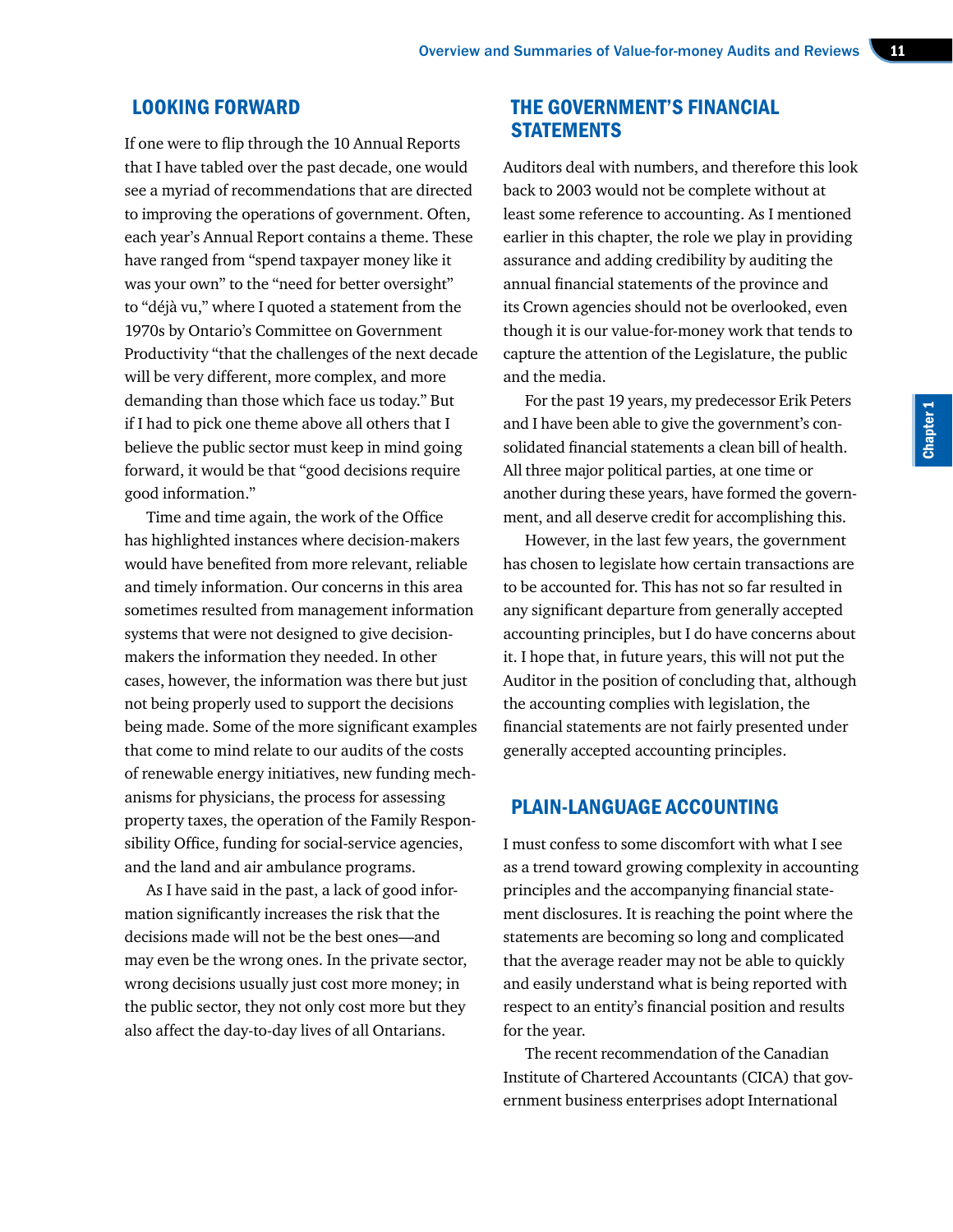Financial Reporting Standards (IFRS) has not, in my opinion, made this situation any better. While I can understand the rationale behind the CICA's decision to pattern Canadian standards after international standards, I suspect that it has resulted in the lay reader of financial statements prepared under IFRS having more difficulty in understanding them.

For instance, we have been the auditor of the LCBO for many years. From a business and accounting perspective, the LCBO is a fairly straightforward business. It buys a finished product and sells it in retail stores throughout the province. But the adoption of IFRS has resulted in the LCBO's financial statements increasing from 14 pages to 45 pages. As well, there can now be two income statements, making it more difficult for the reader to figure out what the LCBO's bottom-line profit or loss—the key piece of information most readers look for actually is.

From the perspective of the typical reader of the LCBO's financial statements, I have a hard time concluding that this is progress.

But I do have some empathy for the CICA given the globalization of the world economy. And insofar as the CICA is regarded as a respected contributor to the development of future IFRS accounting pronouncements, I hope it keeps in mind the views of a former Chairman of the U.S. Securities and Exchange Commission, who said: "The legalese and jargon of the past must give way to everyday words that communicate complex information clearly." Closer to home, I have always remembered the words of a long-serving member of Ontario's Standing Committee on Public Accounts who made the following comment when the Committee was discussing how to word a particular report item: "Sometimes, just plain English is OK."

# SOME GOOD NEWS

In my opening remarks at the press conference that is held each year on the release of our Annual Report, I have always included a "good news" component where I outline some examples of things that have gone well or where we saw some good initiatives undertaken. If I were to pick three overriding positive things that come to mind in looking back over the past 10 Annual Reports, they would be the following.

#### Implementation of Our Recommendations

In my first Annual Report to the Legislative Assembly in 2003, I expressed the concern that, all too often, little action had been taken to address our recommendations. Since that time, however, there has been a definite improvement in this area. In 2007, I reported a favourable trend in implementing our recommendations, and, as can be seen in Chapter 4 of our more recent Annual Reports (where we report the results of our follow-ups), progress continues to be made in implementing our recommendations.

Two factors have been instrumental in this. First, I sense that there is more pressure from the "centre" or Cabinet Office to ensure that action is being taken on the Auditor's recommendations. My discussions with the various secretaries of Cabinet Office since 2003 have indicated that implementing our recommendations is considered an important responsibility of the deputy ministers.

Second, the Standing Committee on Public Accounts has consistently brought pressure to bear on ministries, Crown agencies and organizations in the broader public sector to implement our recommendations. Before any hearing, the Committee Clerk formally requests a written response from the entity at the hearing outlining what actions it has taken to address the Auditor's recommendations.

Admittedly, the fact that we do a formal followup two years after each audit and report the results in every Annual Report has in itself had an encouraging impact. However, the roles played by the two parties discussed above have undoubtedly been a factor in the improvement we have seen in this area since 2003.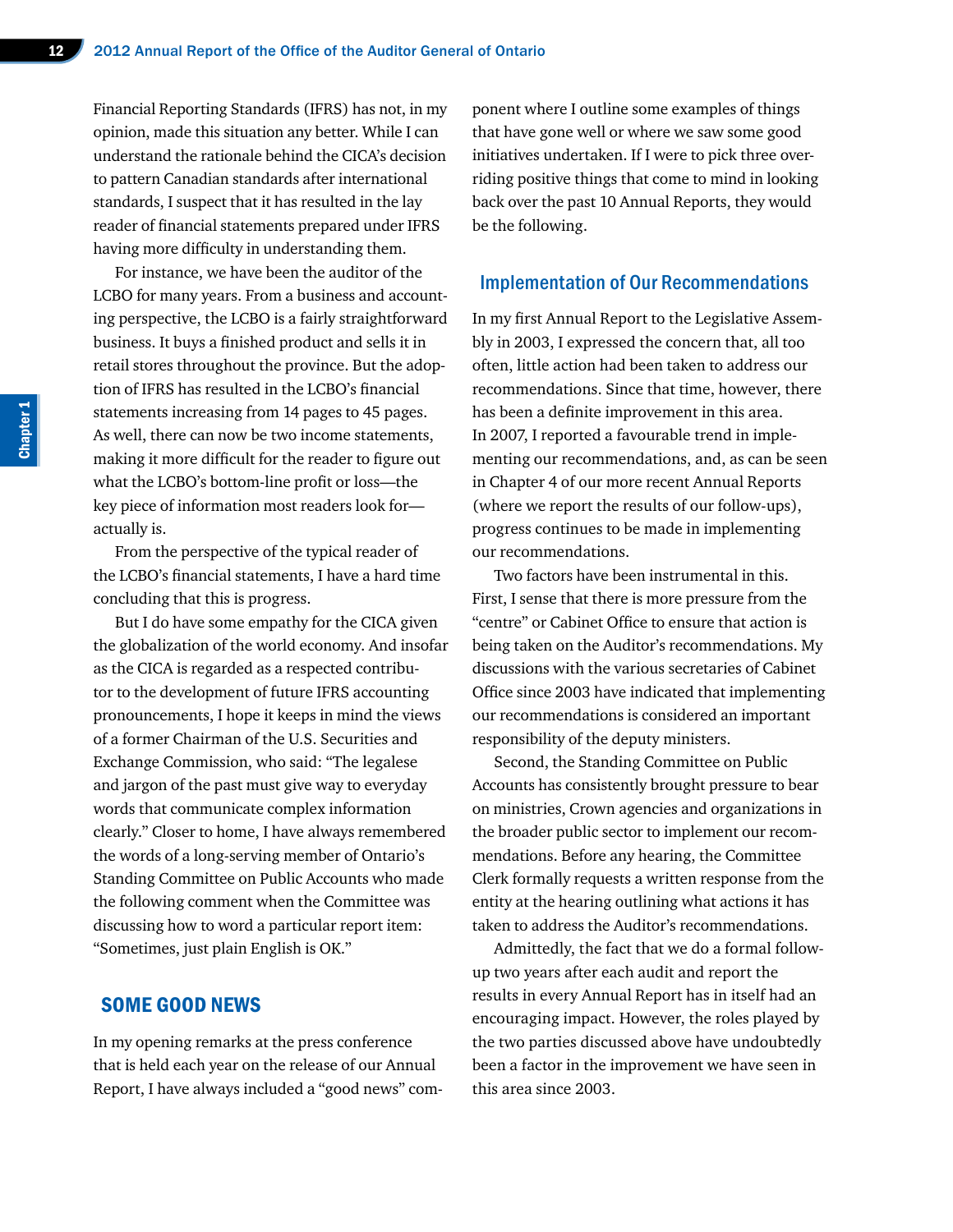#### Public-sector Senior Management

Over the years, I have dealt with dozens of deputy ministers, assistant deputy ministers, and Crown agency CEOs and CFOs, as well as a cross-section of senior management in broader-public-sector organizations such as hospitals, universities, socialservice agencies, long-term-care homes and many others. The times when I have come across someone who didn't seem committed to delivering the best possible service for the people he or she serves have been rare.

This doesn't mean that senior management always makes the best decisions or ensures that every decision is made putting taxpayers' interests first and foremost. However, my sense has almost always been that, as the saying goes, "their hearts are in the right place." And while there have certainly been exceptions, the senior management I have dealt with over the years has generally been reasonable and open-minded with respect to our observations and recommendations. As well, while no one likes a visit from the auditors, we have almost always received good co-operation. In this regard, I do want to recognize the excellent co-operation of organizations in the broader public sector that we have audited, most of which we were visiting for the first time.

#### Standing Committee on Public Accounts

Ontario has a very diligent and active Public Accounts Committee. I have worked closely with the Committee since 2003, and its support for the Office and the work we do cannot be overestimated. From a pragmatic perspective, its support gives us clout, especially when it comes to getting our recommendations implemented, as just discussed. For example, over the years, it has not hesitated to re-call a particular ministry or agency and hold another hearing to, as the former long-serving Committee Chair liked to put it, "hold their feet to

the fire" if it believed the ministry or agency had not done enough to make improvements.

For the most part, the Committee has also operated in a relatively non-partisan manner and has worked collegially to encourage improvements in operational cost-effectiveness and improve the level of service provided to the public. Last fall, just before the House adjourned for the October 2011 election, the Speaker of the Legislature put it best: "It has been a pleasure to see how the Public Accounts Committee has worked. If only every committee in the Legislature could operate in the same manner, things might be much different."

## THANKS TO A HARD-WORKING GROUP

In looking back over the past 10 Annual Reports that I have tabled, I have indeed been most fortunate to have such a cohesive and dedicated team in the Office. Year after year, my staff has continued to produce top-notch work, both on the value-formoney side and in getting our financial audits done well and on time. The work we do is not easy, and we frequently face obstacles, challenges and tight timelines. However, the staff of the Office perseveres and ultimately gets the job done—and done right. They deserve our thanks.

# Summaries of Value-formoney Audits and Reviews

About two-thirds of the Office's resources are devoted to conducting value-for-money audits. These audits focus on the delivery of services to the public, going beyond "just the numbers." The following are the summaries of the 12 value-formoney audits and the one review we conducted, all of which are presented in Chapter 3.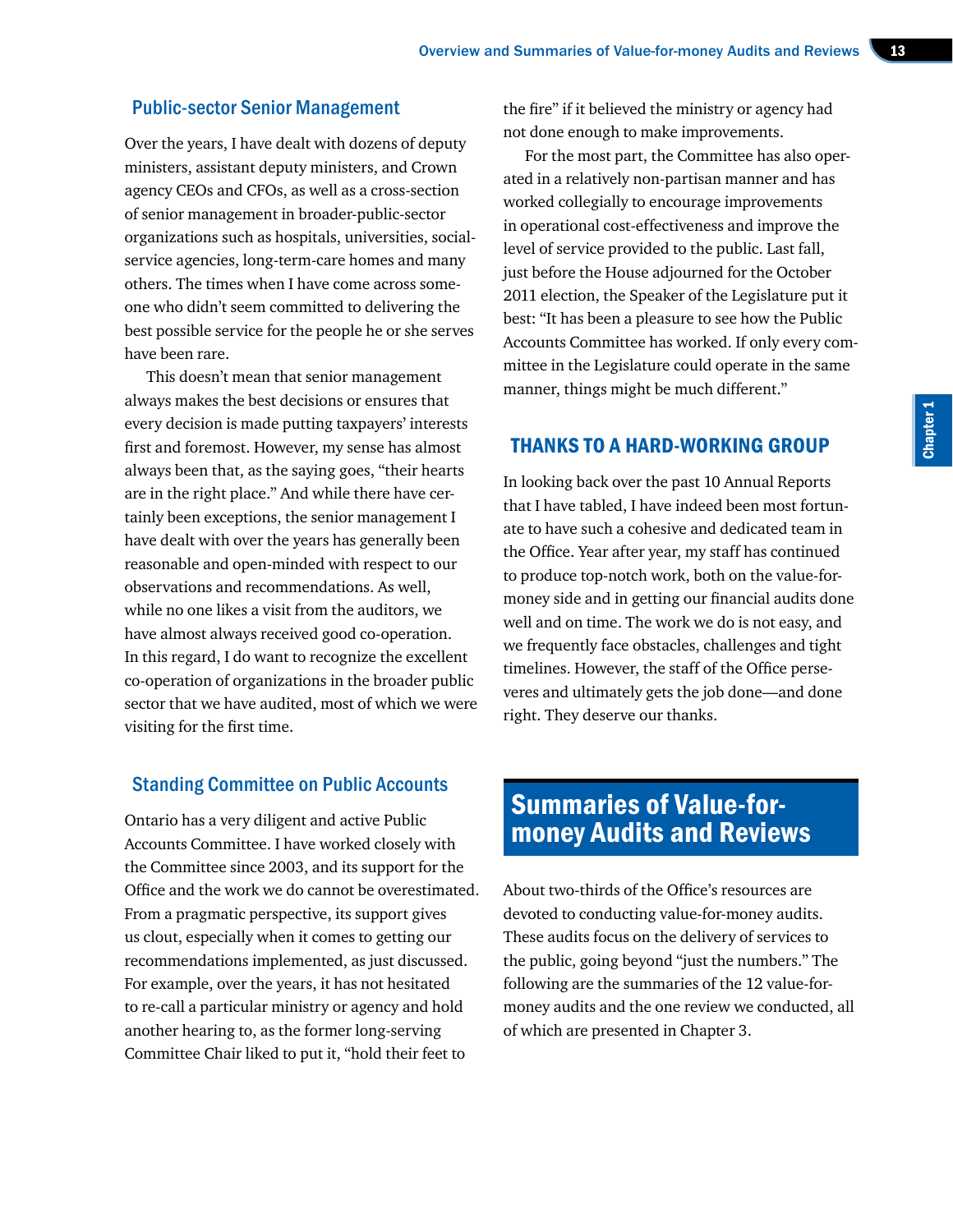#### 3.01 CANCER SCREENING PROGRAMS

Cancer Care Ontario (CCO) is a provincial agency responsible for coordinating and overseeing cancer services in Ontario. CCO directs health-care funding to hospitals and other care providers, with the aim of delivering quality and timely cancer services throughout the province. It is also responsible for implementing cancer prevention and screening programs.

CCO has 13 regional cancer programs. Regional Cancer Centres are responsible for cancer screening and treatment services. In the 2011/12 fiscal year, CCO had total expenditures of \$887 million, \$92 million of which was spent on cancer screening programs.

CCO has implemented screening programs for breast, colorectal and cervical cancers. We noted that CCO used recognized clinical evidence to decide what types of cancer warranted formal screening programs.

Each of the three screening programs has as its key objective reducing the number of deaths from cancer through early detection and treatment. The mortality rates from these three types of cancer have fallen in Ontario over the past two decades. In this regard, Ontario's mortality rates are similar to the Canadian averages for these types of cancer.

Our observations with respect to the three screening programs include the following:

• Both the Ministry of Health and Long-Term Care (Ministry), through a \$45-million funding commitment in 2010, and CCO, through recent initiatives, have recognized the need to increase screening participation rates, especially for people considered to be at increased risk for cancer. As of fiscal 2009/10, participation in breast cancer and cervical cancer screening achieved Ministry targets but fell short of CCO's own targets. Colorectal cancer screening fell short of both the Ministry's and CCO's targets, and almost half the targeted population remained unscreened. In total, from 2008 to 2010, only 27% of

eligible women completed all three cancerscreening tests recommended for their age group. As well, participation in the screening programs appears to have reached a plateau, and the CCO is actively looking at ways to address this.

- Though older women were at greater risk of dying of cervical cancer, they were screened at a much lower rate than younger women.
- The level of quality assurance measures for each of the screening programs varied considerably. CCO has a comprehensive quality assurance program for the breast cancer screening program. However, 20% of screenings took place outside CCO's program and were not subject to the requirements. CCO had some quality assurance processes in place for the colorectal cancer screening program, but none for the cervical cancer program.

With respect to the wait times at various stages of the screening processes for all three types of cancer, we noted the following:

- Mammography screening wait times for women with average risk for breast cancer ranged from just over two weeks to 10½ months. CCO found that, in its program that targets women considered at high risk for breast cancer, the wait time for genetic assessments for screening eligibility averaged 84 days.
- For colorectal screening, almost 30% of cases did not have the recommended follow-up colonoscopies within the benchmark time established by CCO. Our review of hospital records found instances where wait times were as long as 72 weeks for people with family histories and 17 weeks for those with positive Fecal Occult Blood Test results.
- For cervical cancer screening, a recent CCO preliminary review showed that the median wait time for a colposcopy (a follow-up on an abnormal cervical Pap test result) for highgrade abnormalities was about three months.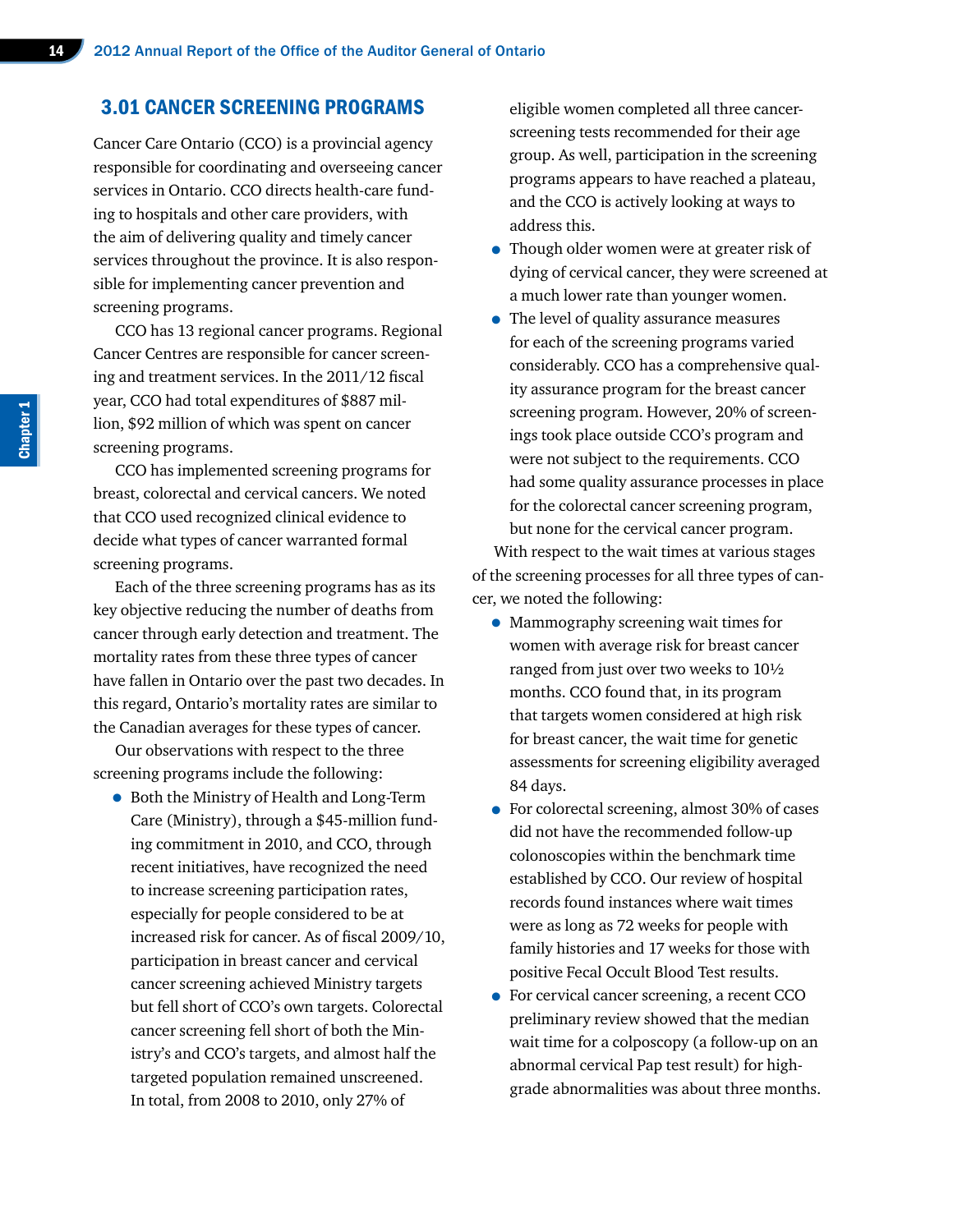# 3.02 CRIMINAL PROSECUTIONS

The Criminal Law Division (Division) of the Ministry of the Attorney General (Ministry) prosecutes criminal charges on behalf of the Crown before provincial courts. The Division receives about 600,000 new criminal charges each year from more than 60 police forces in Ontario. A Crown attorney is to prosecute a criminal charge only if it is in the public interest to do so and there is a reasonable prospect of conviction.

The Division operates from its head office in Toronto, six regional offices and 54 Crown attorney offices across the province. The Division's operating expenses totalled \$256 million in the 2011/12 fiscal year, 84% of which was spent on staffing. The Division employs about 1,500 staff, including about 950 Crown attorneys.

The number of Crown attorneys and the overall staffing costs for the Division have more than doubled since our last audit in 1993. Yet the number of criminal charges that Crown attorneys dispose of per year has not substantially changed—572,000 in 1992, compared to 576,000 in 2011.

Partly as a result of the Charter of Rights and Freedoms, many cases are more complex than they used to be, so more time is needed to prosecute them. Also, more Crown attorneys have been assigned to cases involving guns and gangs and other dangerous and high-risk offenders.

However, it is difficult to gauge the actual impact of this on prosecutors' workloads because the Division makes little use of data to analyze the relative workload, efficiency and effectiveness of its Crown attorneys. Instead, it relies more on informal oversight by senior staff at each of the 54 Crown attorney offices. We noted the same issue in 1993.

We continue to believe the Division would benefit from having information systems that provide it with reliable data on prosecutors' workloads, the outcomes of prosecutions, the average time it takes to resolve charges, and other key performance indicators, at the level of both local offices and individ-

ual Crown attorneys. The Division could also make better use of information on court activities that is already available, until it completes the development of its own information systems.

Our other major observations include the following:

- The Division does not formally assess its prosecutorial performance. It does not gather information on how efficiently charges are screened by Crown attorneys before a case is prosecuted; how long it takes Crown attorneys and staff to prepare cases; whether court diversion programs for resolving minor criminal charges are used appropriately; the number of bail release applications and their results; and the outcomes of cases. For example, the rates at which some Crown attorney offices went to trial were up to 20 times higher than the rates of other offices.
- No staffing model has been established to determine how many Crown attorneys should be at each local office, and there is no benchmark for what a reasonable workload for each Crown attorney should be. Workloads varied significantly among local offices and between regions—572 charges per Crown attorney at one office and 1,726 at another, for example.
- Of the Division's six regions, the Toronto Region disposed of the most charges in total in fiscal 2011/12, but it did so at the highest cost per charge—\$437, compared to the average of \$268 for the other regions. The Toronto Region also disposed of an average of 40% fewer charges per Crown attorney than the average of other regions.
- An electronic case-management system, originally projected to cost \$7.9 million and be completed by March 2010, has been significantly delayed because of weak project management oversight, and the fact that insufficient resources have been dedicated to the project.

Chapter 1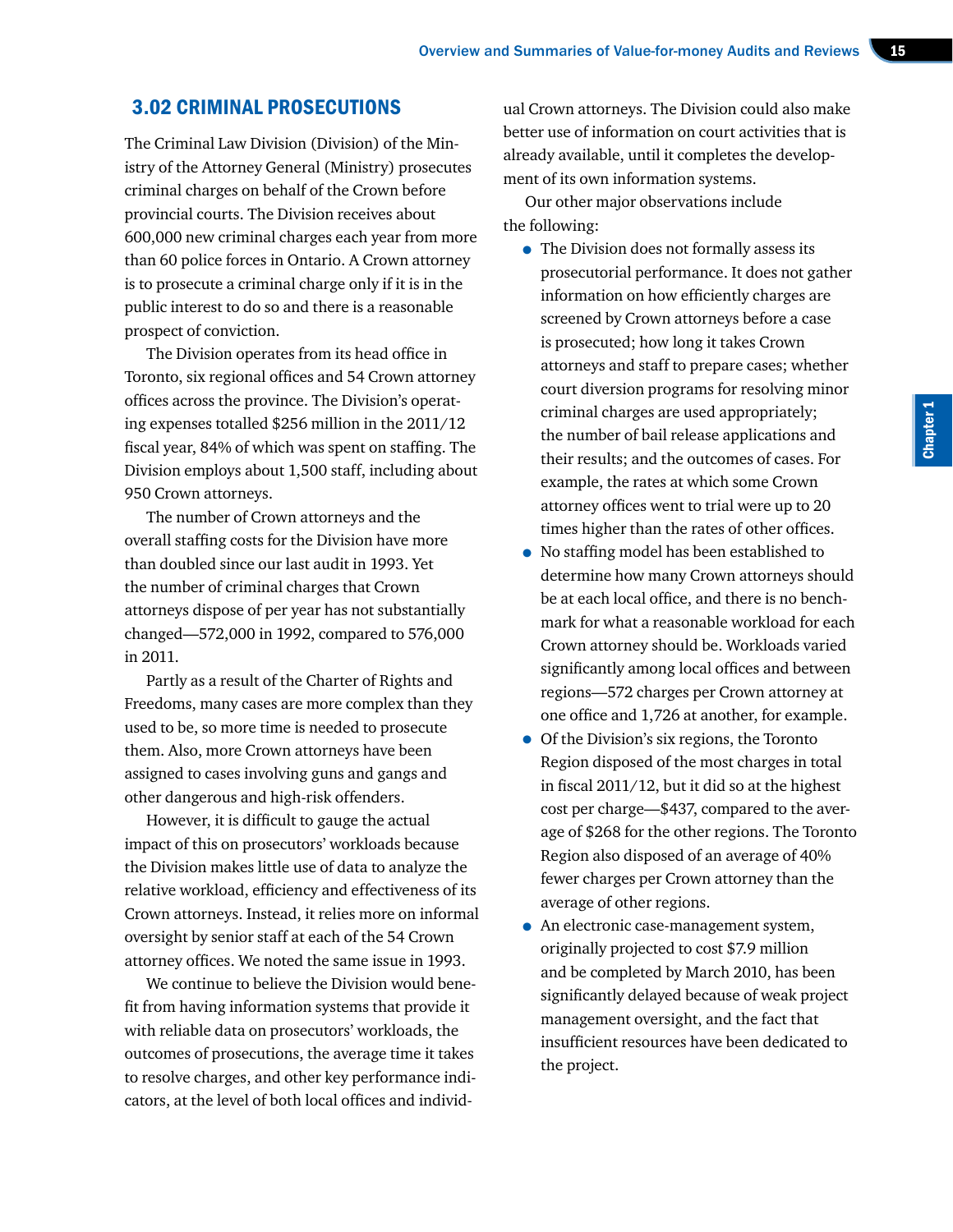# 3.03 DIABETES MANAGEMENT **STRATEGY**

Diabetes, which results from the body's partial or complete inability to produce and/or properly use insulin, is one of the most common chronic diseases in Ontario. It can lead to kidney failure, heart attack, stroke, amputation and blindness if poorly managed or left untreated. Type 1 diabetes, which accounts for 10% of cases, is not preventable and its cause remains unknown. However, Type 2 diabetes, which accounts for the other 90% of cases, is most often preventable with lifestyle changes that include healthier eating and exercise.

The number of people with diabetes in Ontario has more than doubled from 546,000 in 2000 to 1.2 million in 2010, and that number is expected to grow to 1.9 million by 2020. People with diabetes use the health-care system at about twice the rate of the general population, and the cost to Ontario's health-care system is expected to grow from \$4.9 billion in 2010 to \$7 billion in 2020.

In 2008, the Ministry of Health and Long-Term Care (Ministry) established a four-year \$741 million Ontario Diabetes Strategy (Strategy). The Strategy's short-term results have been mixed. The availability of diabetes care has definitely improved. However, most diabetes service providers set up with Strategy funding are underused, and many told us more of their funding should go toward preventive services. We noted that 97% of the funding was earmarked to treat people who already had diabetes, with only 3% for prevention initiatives.

Some of our other observations were as follows:

• eHealth Ontario's efforts to produce an electronic Diabetes Registry to allow physicians and the Ministry to monitor patient data have been problematic. eHealth had been working with a private-sector vendor on the Registry, but the original completion deadline of April 2009 was not met, and the proposed release date was extended many times. Subsequent to our audit fieldwork, the contract with the vendor was terminated in September 2012.

- eHealth and the vendor signed a \$46 million contract in 2010 that stipulated the vendor would be paid only after the Diabetes Registry was launched. eHealth has acknowledged that this contract traded away much of the province's control over the project's design, progress and delivery time in exchange for price certainty. Although no payment had been made to the vendor and the Registry was cancelled in September 2012, the Ministry and eHealth have incurred about \$24.4 million in internal costs related to the Registry since 2008/09.
- There has been considerable duplication and overlap in education programs on diabetes. The provincial Strategy runs 152 Diabetes Education Programs (DEPs), each with one or more Diabetes Education Teams consisting of a registered nurse, a registered dietician and other professionals. However, many hospitals and physicians' clinics have set up education programs of their own, with funding from other sources, leading to service overlaps and under-utilization of 90% of the DEPs.
- The Ministry needs to significantly enhance its monitoring of funds used by a not-for-profit organization to which it gives \$20 million a year to manage and fund 47 DEPs in northern Ontario and a number of diabetes service providers. The organization has paid a consulting firm \$105,000 since 2009/10 for such services as "advice on election strategizing" and "developing relationships with relevant political decision-makers." We also found instances where staff meal expense claims were not in line with government policy.
- The Ministry has significantly increased the number of in-province bariatric surgeries from 245 in 2007/08 to 2,500 in 2011/12—to combat Type 2 diabetes in obese people. However, this still does not meet the current demand and is actually lower than the 2,900 surgeries done in 2009/10.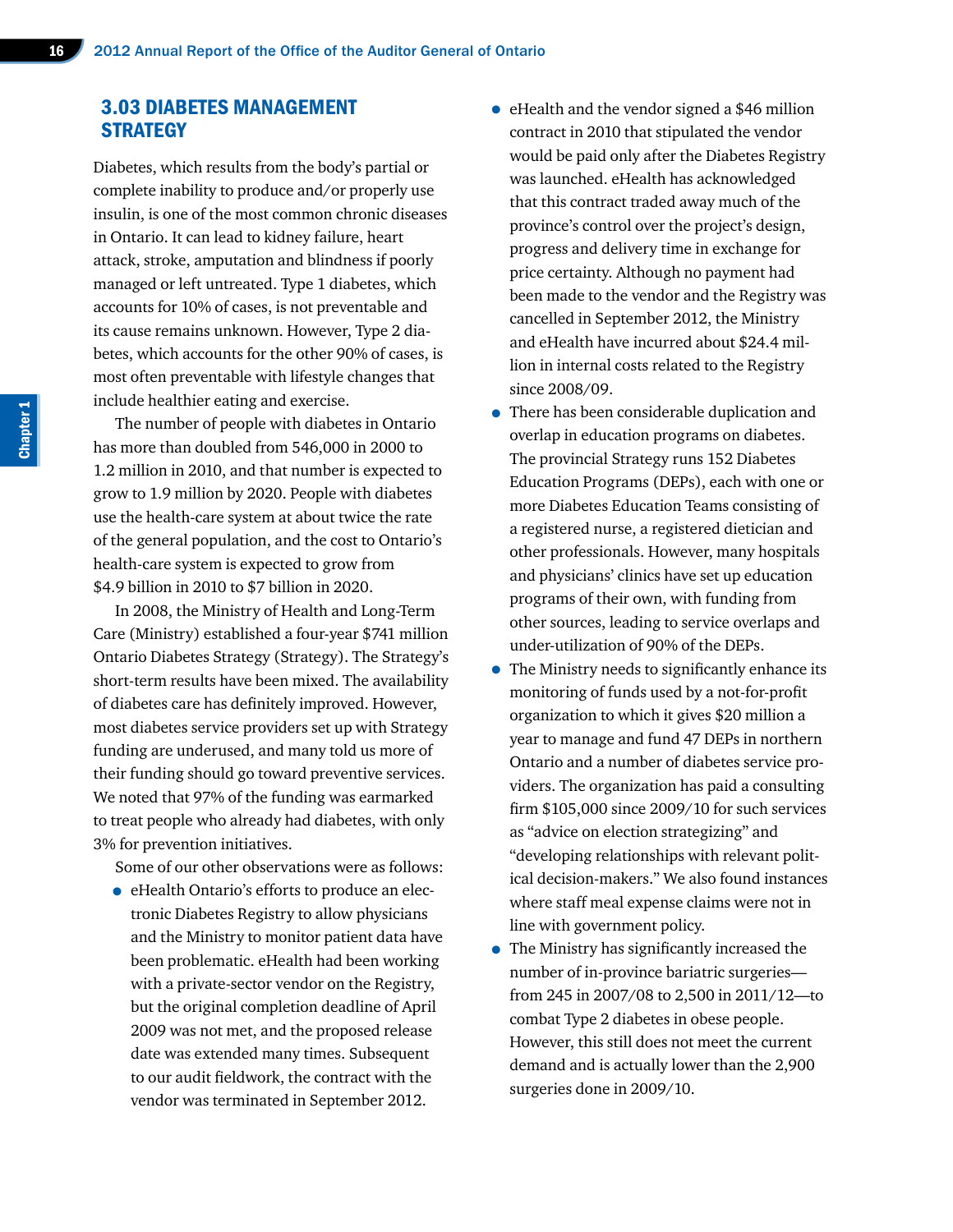# 3.04 DRIVE CLEAN PROGRAM

The Ministry of the Environment (Ministry) introduced the mandatory Drive Clean vehicle emissions program in 1999 as part of its strategy to reduce smog in Ontario. The program identifies vehicles whose emission controls are malfunctioning and it requires that the owners of such vehicles have them repaired.

The program currently tests vehicles once they are seven years old, or those older than one year if ownership is to be transferred. Light-duty vehicles that were built before 1988 are exempt from the program, but, otherwise, all vehicles must pass an emissions test for the owner to renew the registration or transfer ownership.

Overall, we found that the Drive Clean program has effective procedures in place to ensure that vehicles are getting tested and that vehicles whose emissions exceed the province's limits are being identified for repair.

On-road vehicle emissions declined significantly from 1998 to 2010, and they are no longer among the major domestic contributors to smog in Ontario. (Half of Ontario's smog comes from pollutants that originate in the United States.) As well, Ministry emissions estimates show that more than 75% of the reduction in vehicle emissions since the Drive Clean program's inception is actually due to factors other than the program, including tighter manufacturing standards on emission-control technologies, federal requirements for cleaner fuel and the fact that older vehicles are being retired.

Some of the other significant issues we noted during our audit were as follows:

• Beginning January 1, 2013, the program is to begin using an on-board diagnostic (OBD) testing method, which can only test vehicles built from 1998 on. As a result, vehicles built from 1988 to 1997, which experienced a failure rate of 11% to 31% in 2010 when tested with a dynamometer, will be tested using only the two-speed idle method, which uses

less stringent emissions limits than either the dynamometer or the OBD testing methods.

- Because vehicle owners are not required to incur any repair costs if the repair estimate exceeds \$450, about 18,000 vehicles were not fully repaired in 2011. The average repair bill paid by owners of vehicles that received a conditional pass was only \$255. The most commonly diagnosed cause of excessive emissions in 2010—a faulty catalytic converter was repaired in only one-third of cases. For vehicles that had only partial repairs in 2011, the emission readings after the repair were actually worse for all pollutants in 25% of the vehicles, and worse for at least one of the pollutants in half of the vehicles.
- The Ministry outsources six program services, including the monitoring of Drive Clean facilities for non-compliant or fraudulent activities, to the private sector. It recently consolidated the six separate private-sector service delivery contracts into one contract and expects a 40% reduction in annual costs. Until recently, the Ministry has been diligent in requiring its service provider to conduct upwards of 1,400 covert audits a year. In recent years, these and other audit efforts have identified about 3,000 non-compliance issues annually. However, prior to the planned introduction of a new compliance program in 2013, the Ministry reduced the number of covert audits in 2012 to a fraction of what it previously required the service provider to conduct.
- Although one of the program's stated goals is to maintain a high level of public acceptance, the Ministry has not established performance targets or attempted to measure whether or not this goal has been achieved in more than a decade. The only survey to measure public support for the Drive Clean program was done 12 years ago.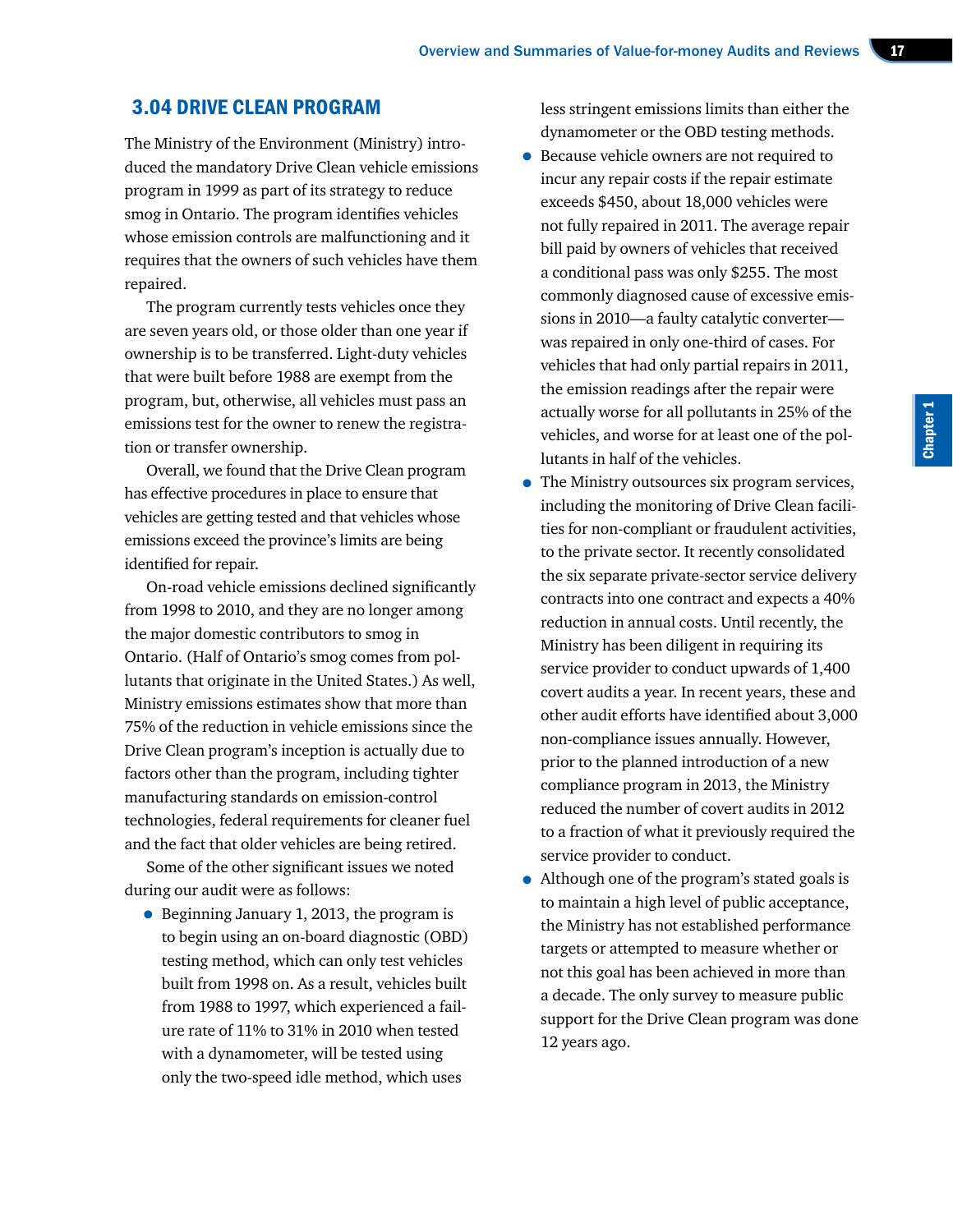# 3.05 EDUCATION OF ABORIGINAL STUDENTS

There are about 242,000 Aboriginal people living in Ontario, including 158,000 First Nations people, 74,000 Métis and 2,000 Inuit. Data from the 2006 census indicates that only 62% of Aboriginal adults in Ontario had graduated from high school, compared to 78% of the general population—a gap of 16%. The academic achievement gap is up to 50% for young adults aged 20 to 24. In this age group, only 39% of the First Nations people living on reserves had graduated from high school.

Many Aboriginal students face challenges that affect their academic achievement, including poverty, substandard housing and poor nutrition. Many live in areas with little prospect of employment, something that can affect how seriously they take getting an education.

In 2006, the Ministry of Education (Ministry) identified Aboriginal education as a priority, with a focus on closing the gap in academic achievement between Aboriginal and non-Aboriginal students by 2016. It created the Aboriginal Education Office (AEO), which collaborates with Aboriginal communities and organizations, school boards, other ministries and the federal government, to coordinate Aboriginal education initiatives. Since 2006, the Ministry has provided \$170 million in funding to support programs for Aboriginal students.

 In 2007, the Ministry designed a policy framework to identify Aboriginal students, help develop support programs and periodically assess their academic progress. However, the Ministry needs to more actively oversee the implementation of this framework to demonstrate what, if any, progress has been made since 2006 in improving achievement among Aboriginal students.

Among our significant observations are the following:

• Five years after the release of the *Ontario First Nation, Métis and Inuit Education Policy Framework*, the Ministry had not assessed its progress against any of the 10 performance

measures included in the framework because it had not required school boards to evaluate and report on the measures. None of the three boards we visited had done so.

- The Ministry has a guide to help school boards develop policies for students to formally identify themselves as Aboriginal. However, at the time of our audit, fewer than half of the estimated number of Aboriginal students in Ontario had been identified. The Ministry and boards need to identify Aboriginal students to better target funding and support, and determine their academic progress.
- The Ministry had not established a baseline from which to measure the gap in achievement between Aboriginal and non-Aboriginal students. Accumulation of credits toward graduation is a primary indicator of student success. We asked the Ministry for the most recent data for Grade 10 credit accumulation for students who identified themselves as Aboriginal. Only 45% of these students were on track to graduate from high school, compared to 74% of the general Grade 10 population. This raises the question of the Ministry's ability to meet its goal of closing the achievement gap by 2016.
- Although education on reserves is the financial responsibility of the federal government, many of these students eventually transition into the provincial system. Partly because of limited per-student funding, on-reserve schools have generally not been able to provide the quality of education found in provincial schools, and studies suggest these students may be several grade levels behind when they transfer into the public system. Our analysis of Education Quality and Accountability Office data found that only half of on-reserve students attending provincial schools passed the Grade 10 Ontario Secondary School Literacy Test in the 2010/11 school year.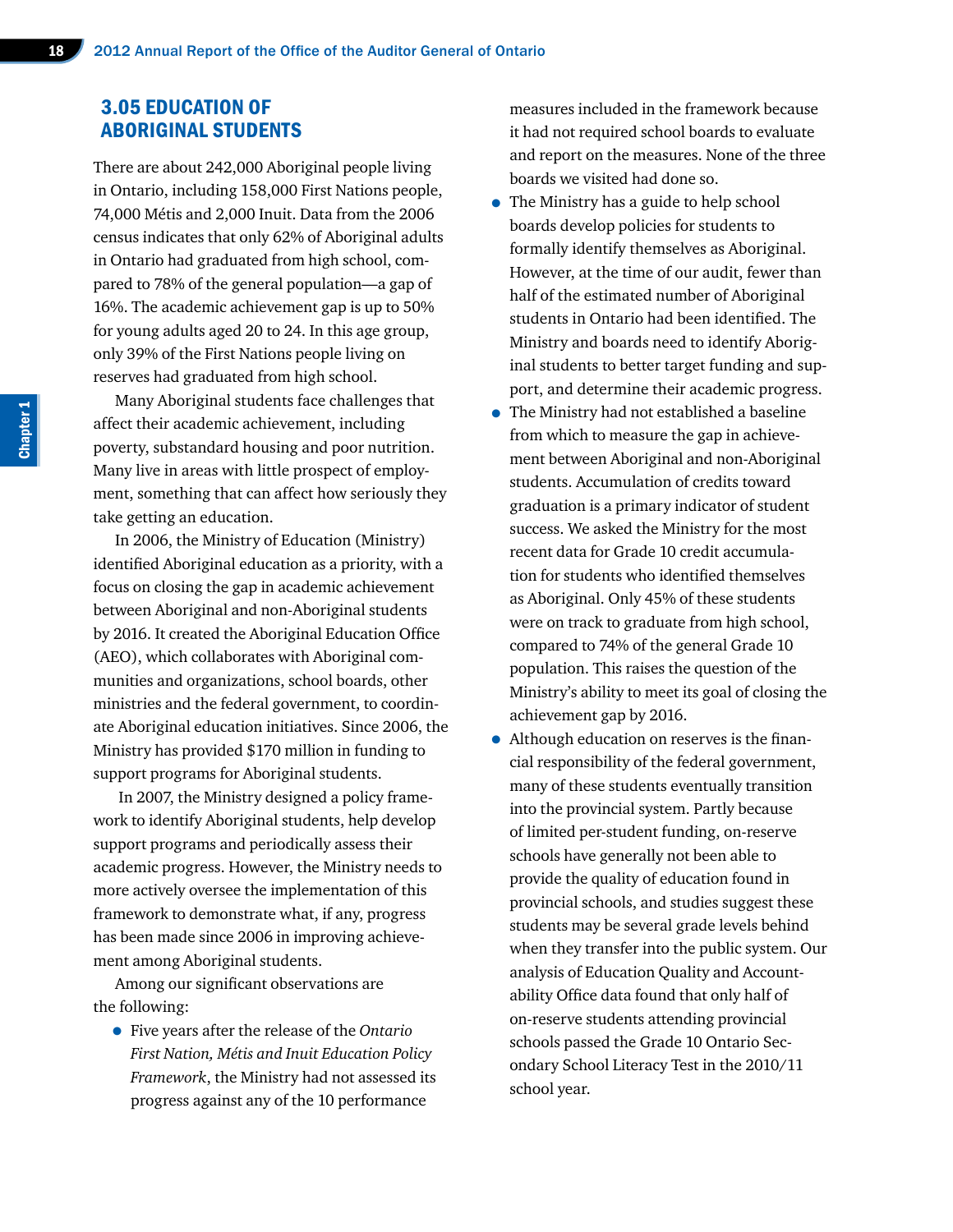# 3.06 INDEPENDENT HEALTH FACILITIES

In Ontario, about 800 independent health facilities provide primarily diagnostic services—such as x-rays, ultrasounds and sleep studies—and about 25 provide surgery—such as cataract and plastic surgery—or dialysis. Patients generally need a requisition signed by their physician to receive the services, and test results are sent to this physician.

The facilities are independently owned and operated, and more than 97% of them are forprofit corporations. The Ministry of Health and Long-Term Care (Ministry), which is responsible for licensing, funding and coordinating quality assurance assessments of these facilities, estimates that about half of them are owned or controlled by physicians, many of whom are radiologists who interpret, for example, x-rays.

The Ministry pays facility owners a "facility fee" for overhead costs such as rent, staffing, supplies and equipment. In the 2010/11 fiscal year, the Ministry paid \$408 million in facility fees. Total facility payments increased by about 4% per year from 2006/07 to 2010/11, primarily because the volume of services increased. As well, the Ministry pays physicians a standard "professional fee" for each service provided in the facilities. The Ministry does not track the total of these specific professional fees.

Since our 2004 audit, the Ministry has improved the oversight of facilities. However, several areas of concern still remain. For example, the Ministry generally does not allow facilities to relocate to underserved areas, even though Ministry data indicates that patients in about half of Ontario municipalities continue to be underserved for certain diagnostic services, including radiology and ultrasound. As well, the Ministry has not researched the current overhead costs associated with providing the services. These costs may have changed significantly because new technology that allows certain tests to be done much faster often results in lower overhead and staffing expenses.

Our other significant observations include the following:

- Each facility is paid the same amount for each type of service provided, regardless of the number of services it performs. Consequently, larger facilities in urban areas often benefit from economies of scale, since costs like rent and reception staff salaries do not increase proportionately with the number of services performed. Paying slightly higher fees in locations with smaller populations and lower fees in high-density locations might encourage services in underserved areas without additional cost to the Ministry.
- Although the Ministry estimates that about 50% of facilities are owned or controlled by physicians, it has not analyzed the patterns of physicians referring patients to their own or related persons' facilities. Further, many patients assume they must go to the facility on their physician's referral form.
- In 2009, the Canadian Association of Radiologists noted that as many as 30% of CT scans and other imaging procedures across Canada contribute no useful information or are inappropriate. The Ministry's own estimate was that about 20% of facility-fee tests are likely inappropriate.
- Unlike hospitals, facilities are assessed by the College of Physicians and Surgeons of Ontario to help ensure that, among other things, diagnostic images are being correctly read by the facilities' physicians. However, as of March 2012, about 12% of facilities had not been assessed within the previous five years. Even for assessed facilities, the College assessors did not review the work of all physicians working at those facilities.
- As of March 2012, the Ministry's X-Ray Inspection/Services Unit had not inspected almost 60% of facilities as frequently as required to ensure that radiation-producing equipment, including x-ray equipment, was appropriately shielded to prevent excessive radiation exposure.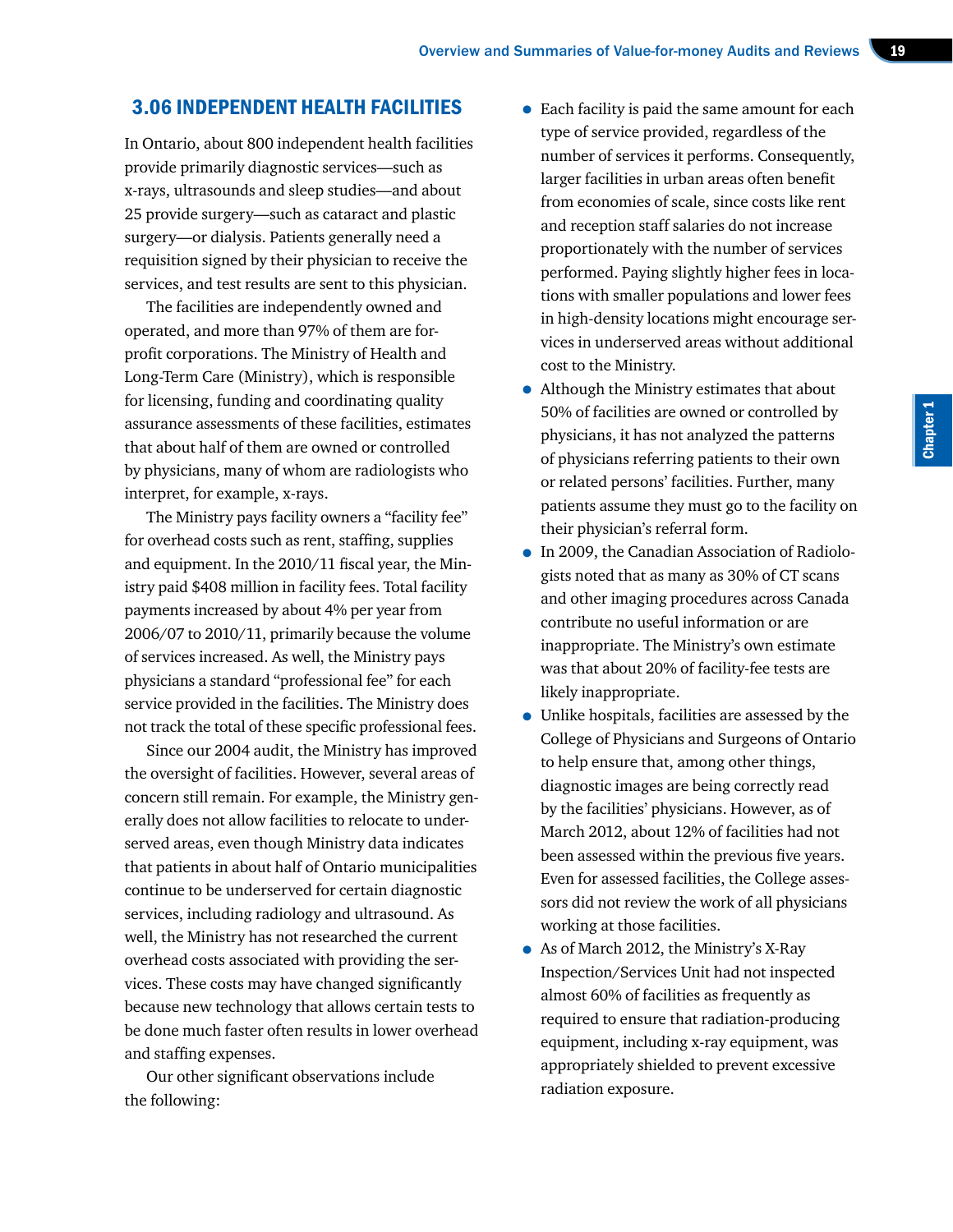# 3.07 LEGISLATIVE ESTIMATES REVIEW PROCESS

The Ontario government spends about \$120 billion a year on public services. The government sets spending priorities and manages service delivery, but it must seek the approval of the Legislature each year for its spending plans.

In recent years, the Ontario budget has been presented to the Legislative Assembly in early spring. However, the budgetary process starts several months earlier. The government provides ministries with broad spending guidelines that reflect its priorities and fiscal outlook. The ministries then put forward their proposed spending plans for the public services they manage. Ministry plans, once reviewed and approved by the Treasury Board and Management Board of Cabinet, form the basis for the budget, which also reflects the expected revenues to support the proposed expenditures.

Ministry spending plans are sub-divided by program area and spending activity, and these are then summarized in a document titled Estimates. This document, which must be tabled by the government no later than 12 sessional days after the budget's release, represents the government's formal request to the Legislature for spending approval.

In Ontario, the Standing Committee on Estimates (Committee) reviews the estimates of at least six, but not more than 12, ministries or government offices each year. The Committee currently comprises members of the provincial Parliament (MPPs) from the three political parties that have elected members. During the review process, ministers and senior staff of the ministries appear before the Committee to explain their estimates and answer questions. When the Committee completes its review, it reports back to the Legislature.

MPPs may also debate the Estimates in the Legislature. After the Legislature approves them, they constitute the legal spending authority for the government.

We last reviewed the legislative estimates review process in 1995. As we did in 1995, we again interviewed three MPPs from each party who had served on the Estimates Committee. We supplemented our interviews with current MPPs by meeting with three former, long-serving MPPs, who, in total, had more than 80 years of experience as elected members, to get their historical perspective on the legislative estimates review process. The consensus of almost all of the MPPs we interviewed echoed the comments members made in 1995—that is, that the process is still not very effective in providing meaningful scrutiny of government spending plans. However, members made it clear that the hearings of the Committee are worthwhile because they provide the only real opportunity to directly question ministers outside of the Legislature's question period.

Our research did not identify any Westminsterstyle parliaments that had truly effective estimates review processes. Many are wrestling with the same concerns expressed by Ontario MPPs. Indeed, a 2005 International Monetary Fund study noted that Westminster-style legislatures in general have very limited budgetary oversight, and ranked the parliaments of Canada, Australia, the United Kingdom and New Zealand as having the weakest budgetary oversight processes of any Western countries.

We offered these ideas for making more effective use of the limited time committee members have available:

- Consider a short in camera estimates briefing for members in advance of the formal hearings for each ministry.
- Consider requesting that ministry briefing books combine information on spending plans with past and current performance reporting to provide a better basis for legislators to assess what results are being achieved and planned for proposed expenditures.
- Consider selecting a few specific ministry programs for a more in-depth review by the Committee, perhaps with only senior ministry officials in attendance.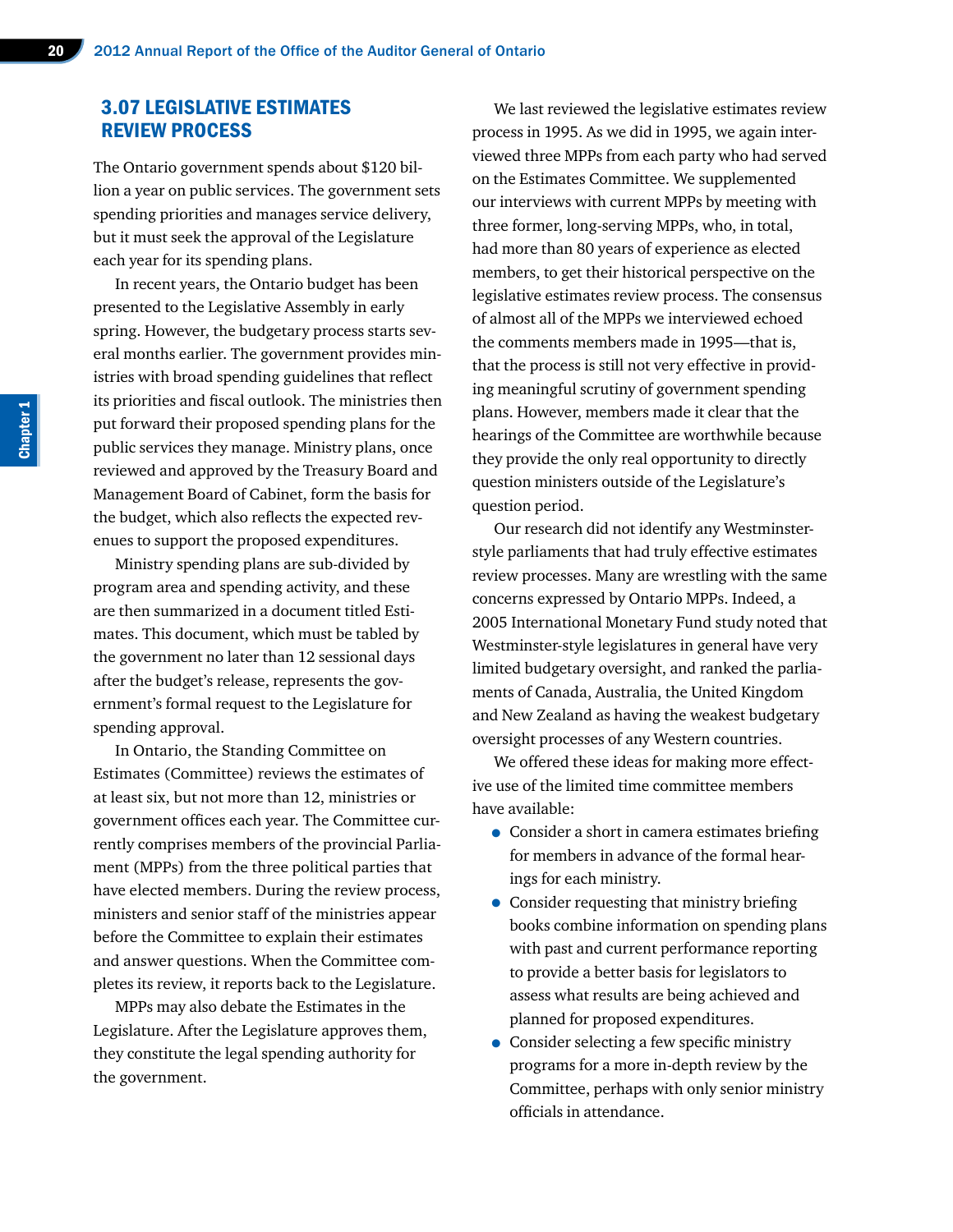# 3.08 LONG-TERM-CARE HOME PLACEMENT PROCESS

Long-term-care homes (LTC homes) provide care, services and accommodation to people who need to have 24-hour nursing care available, supervision in a secure setting or frequent assistance with activities of daily living.

The *Long-Term Care Homes Act* (Act) authorizes the province's 14 Community Care Access Centres (CCACs) to determine eligibility for LTC home admission, prioritize eligible people on wait lists and arrange placement when a bed becomes available. In fiscal 2011/12, CCACs placed more than 25,000 people, 85% of whom were 75 or older, in Ontario's 640 LTC homes. The 76,000 long-termcare beds in these homes are 97% occupied. Each CCAC reports to one of the province's 14 Local Health Integration Networks (LHINs). The Ministry of Health and Long-Term Care (Ministry), to which the LHINs are accountable, is responsible for ensuring that CCACs comply with the Act's LTC home placement provisions.

Since 2005, the number of Ontarians aged 75 and over has increased by more than 20%, which is undoubtedly one reason why the median amount of time people wait for an LTC home bed has almost tripled—from 36 days in the 2004/05 fiscal year to 98 days in 2011/12. Although wait times have decreased somewhat since July 2010, when tighter eligibility criteria in the Act took effect, Ontario's population of those aged 75 and up is expected to grow by almost 30% from 2012 to 2021 and to further increase beginning in 2021 when the baby boomers start to turn 75, likely creating additional demand for long-term care.

Many factors that affect wait times for placement are out of the control of CCACs. For instance, the Ministry is responsible for how many LTC home beds are available. As well, people are allowed to select the LTC homes they are willing to be placed in, and LTC homes may reject applications.

The Ministry has recognized that, given Ontario's aging population, it is critical that alternatives be developed to long-term care. CCACs use a standardized process to determine client eligibility, including considering alternatives to long-term care. However, more needs to be done to ensure that crisis cases are prioritized consistently.

Overall, the three CCACs we visited were managing various areas of their LTC home placement process well, but all had areas that needed improvement. Our observations included the following:

- 19% of people waiting in hospital for an LTC home bed had applied to only one LTC home, even though the selected home may have a long waiting list. It has been shown that remaining in hospital longer than is medically necessary is detrimental to a person's health, is more costly than community-based care alternatives and takes up beds that are needed by other patients.
- March 2012 LTC home wait-list data indicated that crisis clients had waited a median of 94 days up to that point; moderate-needs clients had waited 10 to 14 months; and most other eligible clients had waited years. During the 2011/12 fiscal year, 15% of clients died before receiving LTC home accommodation.
- While 36% of clients were placed in their first choice of homes, others accepted an alternative LTC home but stayed on their preferred home's wait list. In March 2012, 40% of people on wait lists for a particular home resided in another home. Because crisis clients get priority, non-crisis clients may find it difficult to access the more popular homes.
- Applicants in some areas of the province get into LTC homes more quickly than others. At one CCAC, 90% of clients were placed within 317 days, whereas at another, it took 1,100 days.
- Clients able to pay for private or semi-private rooms are generally placed more quickly because homes can have up to 60% of their beds in such rooms, but only 40% of people apply for them.
- The CCACs we visited did not periodically review whether the highest priority clients were offered the first available beds.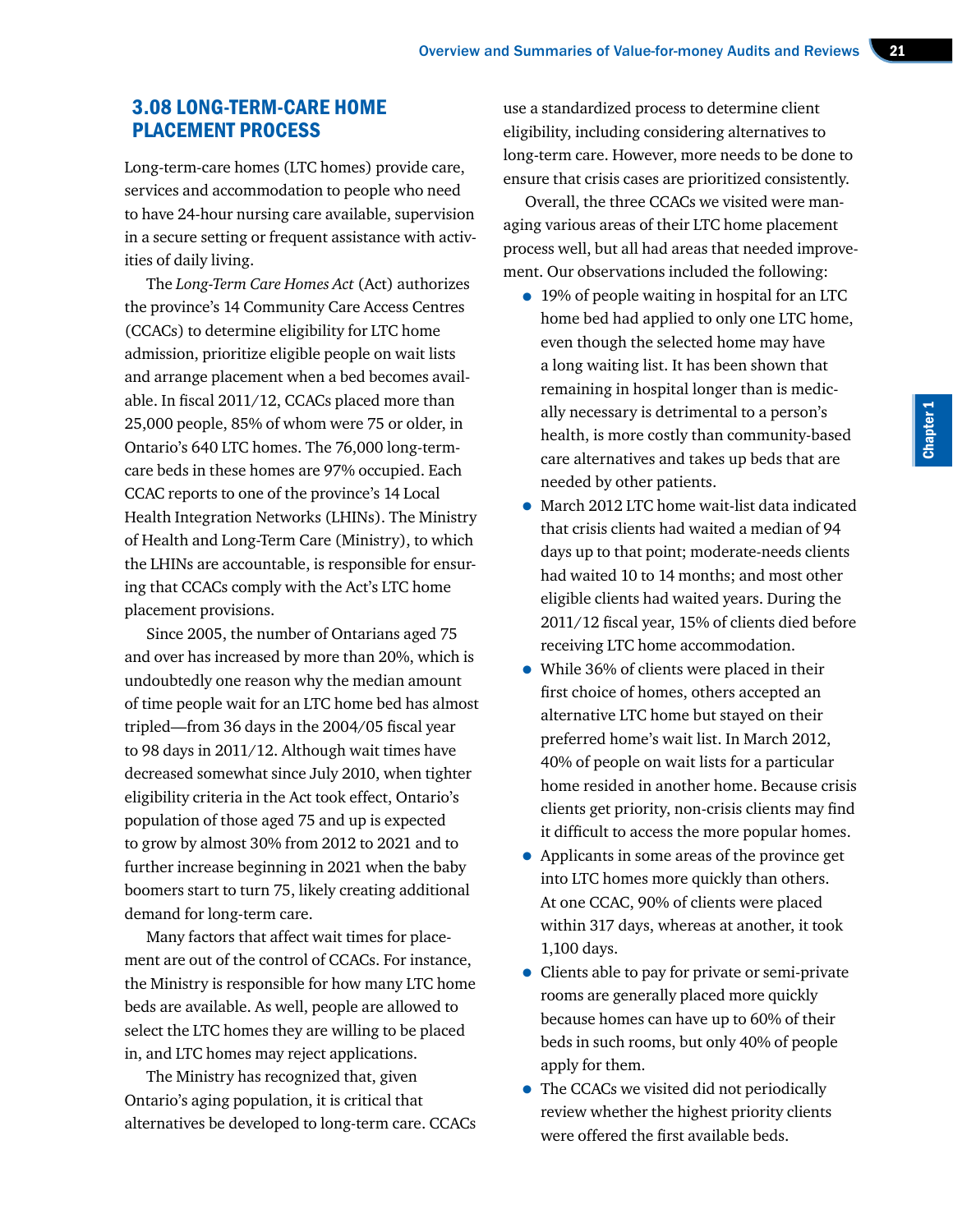# 3.09 METROLINX—REGIONAL TRANSPORTATION PLANNING

Metrolinx, an agency of the Ontario government, was established to provide leadership in the coordination, planning, financing and development of an integrated transportation network in the Greater Toronto and Hamilton Area (GTHA).

In November 2008, Metrolinx formally adopted its Regional Transportation Plan (RTP), which sets out the priorities, policies and programs for implementing a GTHA transportation system over 25 years at an estimated cost of \$50 billion.

The GTHA suffers from congested roads and highways, and public transit systems are increasingly unable to meet the needs of a growing population. The creation of a Crown agency such as Metrolinx is a reasonable strategy toward implementing an integrated transportation network in the GTHA. Other jurisdictions that have faced this problem have used similar stand-alone agencies to coordinate regional transportation planning.

To deliver on its goals, Metrolinx must, among other things, consult with stakeholders and make sure that individual projects contribute to a seamless and efficient transportation network; that each project has a sound cost-benefit analysis; and that risks are managed and projects are delivered costeffectively and on time.

However, our review of several significant projects in the early stages of the RTP identified a number of issues that must be addressed by Metrolinx if it is to meet these best practices, including the following:

• We believe that Metrolinx's initial assumptions about projected annual ridership on the Air Rail Link (ARL) between Union Station and Pearson Airport may be optimistic. Although a final decision has not been made on whether the ARL must recover its annual operating costs and any of its capital construction costs, operating it on a break-even basis, if that is indeed the objective, may not be feasible. Metrolinx itself conducted a market assessment that suggested ARL ridership may

not meet its initial assumptions given the estimated fare level.

- The two major projects related to the revitalization of Union Station have experienced significant cost increases over their initial estimates. The cost of restoring the train shed could reach \$270 million—25% more than Metrolinx's initial estimate. The cost of replacing the switches in the Union Station Rail Corridor could be more than twice the \$38 million on the original purchase order. As well, we found a number of issues with the Presto fare-card system that Metrolinx has deemed key to implementing a region-wide integrated transit fare system. Specifically:
	- Because fares for GTHA transit systems are not themselves integrated, the Presto card has not yet facilitated fare integration.
	- Along with Ottawa's transit body, the Toronto Transit Commission has only now conditionally approved the adoption of Presto. However, to meet the requirements of Toronto and Ottawa, Presto Next Generation (PNG) is being developed at an anticipated cost of \$498 million. The total cost of developing the original Presto system and PNG may well be more than \$700 million, placing it among the more expensive fare-card systems in the world. Instead of competitively tendering the development of PNG, Metrolinx decided to develop it through open-ended change orders under the existing vendor's contract. We believe tendering would have informed Metrolinx of potential new developers and, possibly, of more cost-effective technology solutions.
	- Presto has been in service for about two years, but its overall usage among participating GTHA transit systems was only about 18% as of March 31, 2012. In the 905 region, seven of eight municipal transit agencies use Presto, but its overall usage on those systems is only 6%. These transit agencies cannot eliminate their old fare systems in favour of Presto because of the card's limitations.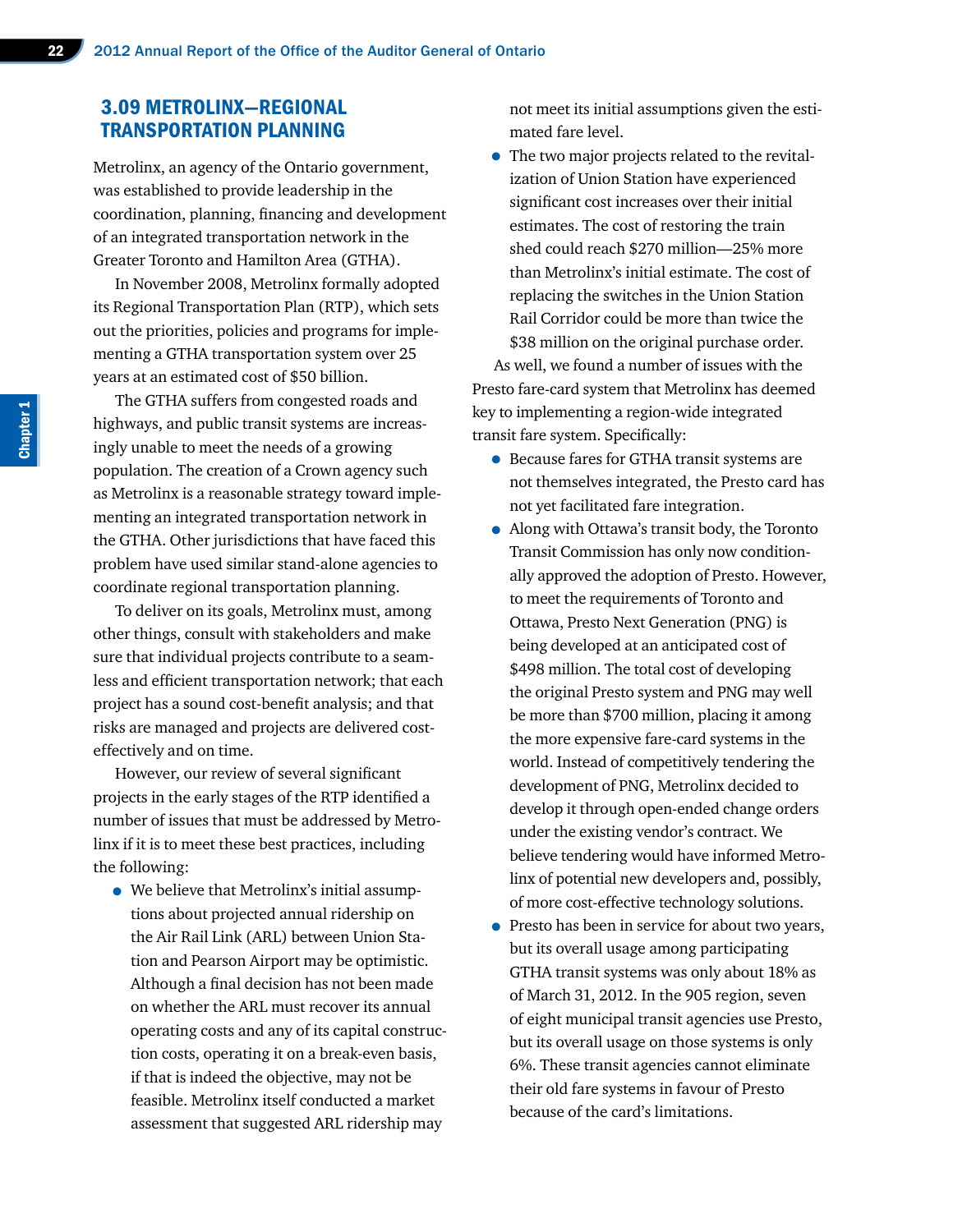#### 3.10 ONTARIO PROVINCIAL POLICE

The Ontario Provincial Police (OPP) provides frontline police services in areas that do not have their own police forces, patrols provincial highways, and conducts investigations into complex criminal cases and organized crime. It also offers policing services, under contract, to municipalities that request them and provides emergency and other support services to all communities in the province.

The OPP employs about 6,300 police officers and 2,300 civilian employees. It operates 78 detachments and 87 satellite police stations.

OPP operating expenditures totalled \$979 million in the 2011/12 fiscal year, with staffing costs making up 87% of that amount. The OPP provides municipal policing services to 322 municipalities on a cost-recovery basis, as well as to 19 First Nations communities, and was reimbursed \$362 million.

Over the last two decades, crime rates across Canada have declined by more than 40%, and Ontario has been part of this trend. Since our last audit of the OPP in 2004/05, crime rates reported by the OPP have decreased 10%, and serious motor vehicle accidents have also been trending down, with both fatalities and injuries decreasing. Over the last five years, the number of calls for service the OPP has responded to or initiated has remained relatively stable.

However, OPP expenditures net of recoveries from municipalities have increased by 27% over the last five years. Most of the increase has occurred because more officers have been hired and staff have received higher compensation. We found that many other large police forces in Canada have had similar expenditure increases, notwithstanding the declining rates of crime and serious motor vehicle accidents.

We found in our current audit that many of the issues we reported on in 2005 continue to exist. Our major observations include the following:

- We found that officers face significantly different workloads depending on where they are assigned, with some officers handling 54% to 137% more calls than officers in other detachments. The reason for this may be a staffing model that is almost 30 years old and that is used to deploy only about 45% of the 2,800 front-line officers.
- In 2005, the OPP told us it was working with the RCMP on a new officer-deployment computer model. The OPP has since claimed it uses this new model, but it does not. In March 2012, the OPP's existing model calculated that the force needed 500 more front-line officers, whereas the new model calculated it needed 50 fewer officers.
- OPP management had little control over shift scheduling at detachments, and almost all officers choose to work 12-hour shifts. This results in overstaffing during slow early-morning hours; addressing this could result in savings in the range of \$5 million to \$10 million.
- OPP officers are among the highest compensated officers in Canada. Officers and civilians receive certain benefits to which other members of the Ontario public service are not entitled, including significantly better pension benefits and other allowances.
- Although the OPP had lowered its overtime costs for 2004/05 by 10% to \$33 million, overtime costs have increased by 60% to \$53 million since then.
- The overall cost of OPP services for municipalities from 2007 to 2011 increased an average of 29% for those with contracts and 19% for those without—up to three times the annual inflation rate. While municipal officials told us that they were very satisfied with the OPP services they received, they expressed concern about these cost increases.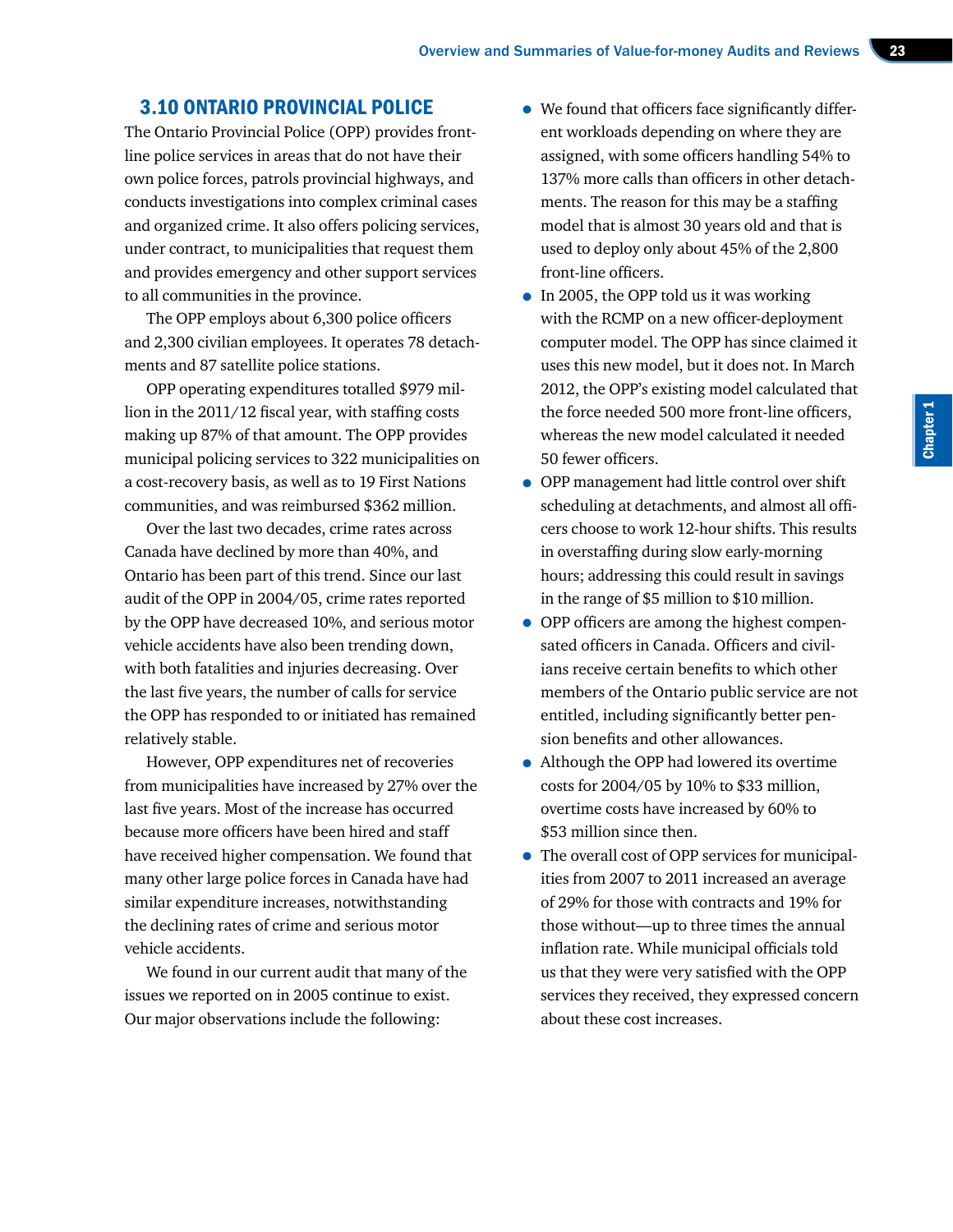# 3.11 TAX COLLECTION

The Ministry of Finance (Ministry), through its Collections Branch (Branch), is responsible for the collection of a significant portion of the unpaid taxes owed to the province. To collect unpaid taxes, the Branch sends notices by mail, contacts taxpayers by phone and sometimes visits in person. If taxes remain unpaid, collectors can use garnishments, register liens, or obtain warrants for the seizure and sale of taxpayers' property.

As of March 31, 2012, about 90% of the tax the Branch was responsible for collecting related to Corporations Tax and Retail Sales Tax. The Canada Revenue Agency (CRA), which is responsible for collecting personal income tax on behalf of the province, also began administering Corporations Tax on behalf of the province in January 2009. Similarly, the CRA administers the Harmonized Sales Tax, which replaced the provincial Retail Sales Tax in July 2010. As a result, about 75% of the Branch's 400 staff members were transferred to the CRA in March 2012. However, the Ministry is still responsible for collecting Corporations Tax and Retail Sales Tax amounts owing prior to their transfer to the CRA. The Ministry expects that by 2014 it will have wound down most of its work on collecting these amounts.

In the 2011 Ontario Budget, the government proposed centralizing the collection of all government non-tax revenue within the Ministry of Finance. Under this proposal, the Collections Branch would also collect non-tax revenue on behalf of other provincial ministries.

Over the last five years, the Branch collected about \$6 billion of the approximately \$330 billion in taxation revenue generated by the province, while the remaining amount was generally remitted voluntarily. As of March 31, 2012, the Branch expected it may need to write off up to \$1.4 billion of the \$2.46 billion in taxes owing that it was responsible for collecting. The write-off would be mostly from older accounts that have accumulated for years and that have been expensed in the accounts of the province.

The Branch has strengthened its collections process in recent years by improving how it prioritizes accounts and by developing guidelines to help collectors carry out and document their work. However, in a number of cases we reviewed, we found that collection actions were often not taken soon enough, and that enforcement tools available to collectors were not used to their full extent. Some of our significant observations are as follows:

- Research has shown that the probability of full collection on a delinquent account drops dramatically as time passes. We found that once an account entered collections, it took an average of seven months for collectors to attempt to reach the taxpayer by phone. We also noted that in more than two-thirds of the cases in our sample, there was at least one instance where no collection action was taken for six months or more.
- Visiting a taxpayer's premises increases the likelihood of collecting what is owed. Field visits were not made in a number of accounts we reviewed, although we felt they were warranted. For example, the Branch tried unsuccessfully for nearly two years to reach by phone a taxpayer who owed \$100,000 in sales tax and had broken a payment arrangement, but it made no field visit.
- The Branch appropriately registered liens and warrants on properties, but, in a number of cases that we reviewed, it then failed to enforce the liens and warrants for the seizure and sale of those properties.
- With the Branch losing 75% of its workforce because of the transfer of responsibilities to the CRA, many collectors' caseloads doubled or even tripled. This could result in even more write-offs than are expected. The Branch received approval in fiscal 2009/10 to hire temporary employees to compensate for the eventual loss of personnel, but at the time of our audit, the Branch had not fully evaluated its post-transfer needs and, as a result, no additional staff had been hired.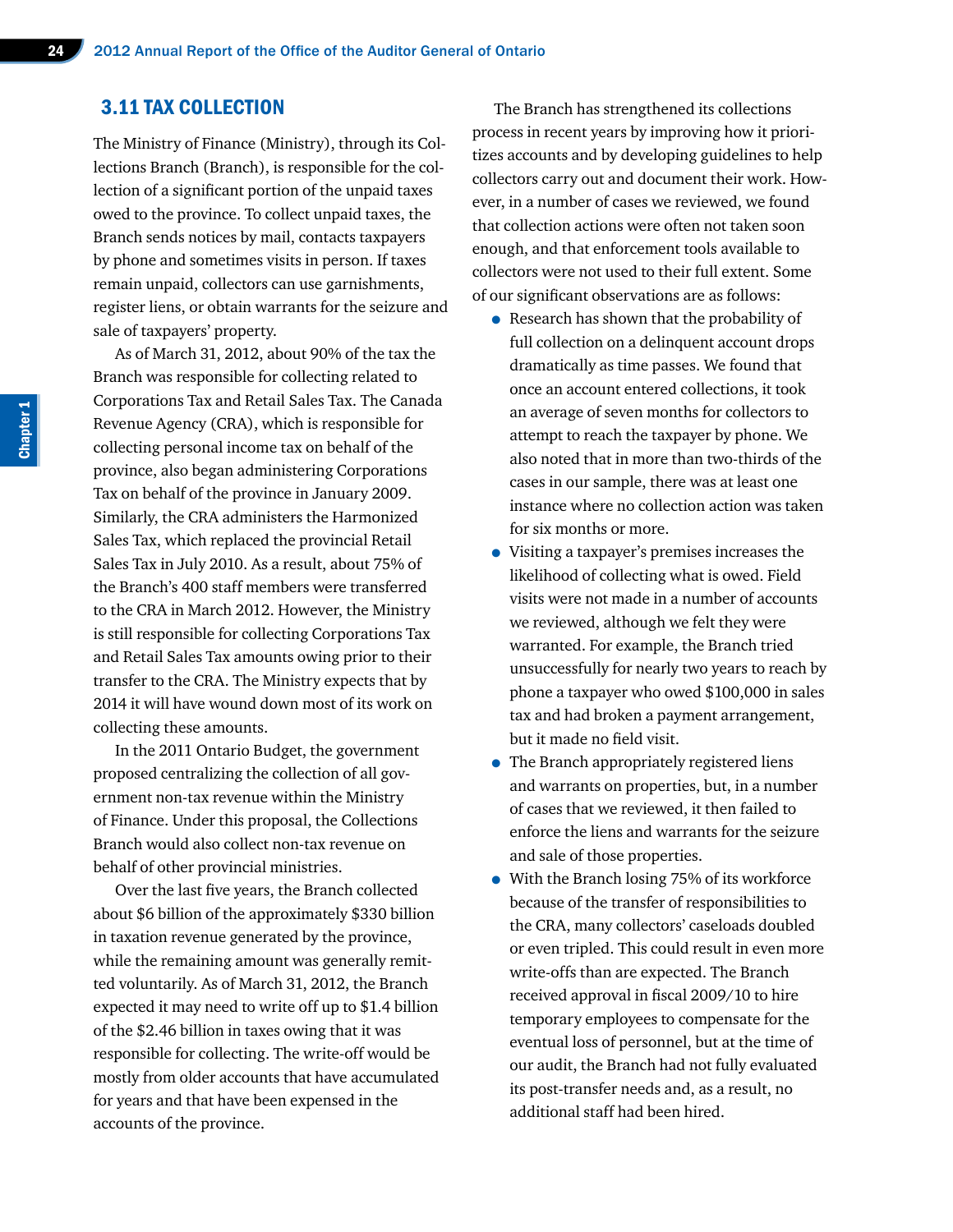# 3.12 UNIVERSITY UNDERGRADUATE TEACHING QUALITY

In 2010/11, Ontario's 20 publicly assisted universities had the equivalent of about 390,000 full-time students eligible for provincial funding. These universities employed about 15,000 full-time faculty, including tenure-stream staff with teaching and research responsibilities, teaching staff with no research responsibilities and part-time sessional instructors under contract.

The Ministry of Training, Colleges and Universities (Ministry) expects that 70% of all new jobs will require education and training beyond the high school level, and its goal is to have 70% of Ontarians attain post-secondary credentials by 2020.

From the Ministry's perspective, a university's most important mandate is that it does a good job of teaching its students and preparing them for the future workforce. We believe students, their parents and the public would agree.

The deans and faculty or department heads we spoke to at the three universities we visited told us that it is not easy to quantify and assess undergraduate teaching quality. Nevertheless, most felt that measures could be developed to offer insight into teaching quality.

Although neither the Ministry nor the universities we visited were formally assessing or reporting on teaching performance on a regular basis, we found information was available that could be used to do so. For instance, all Ontario universities encourage students to complete formal evaluations of each course they take. However, we found that little aggregate analysis of the student evaluations was done at the universities we visited. Only about a quarter of Ontario's universities indicated that they make the summarized results of these evaluations available to students to help them choose their courses.

All three of the universities we visited had put some processes in place to improve teaching quality, including establishing teaching centres and giving consideration to teaching performance when making decisions on promotions and tenure. However, we feel universities need to better ensure that teaching quality is valued, encouraged and rewarded. Our key observations are as follows:

• A number of faculty told us their annual performance appraisals did not provide them with appropriate feedback on teaching performance. We noted examples where student evaluations had been critical of teaching performance, but there was no evidence that specific guidance was provided or that faculty members had sought assistance to improve their teaching skills. None of the universities we visited required that written performance appraisals be provided to sessional instructors, even though these people accounted for 10% to 24% of full-time-equivalent staff.

Chapter 1

- Ontario universities in general do not require faculty members to have formal training in teaching. Records at the teaching and learning centres of two of the universities we visited showed that faculty attendance at teaching workshops averaged less than one hour per instructor per year. At one university, student course evaluation results showed the education faculty consistently outperformed other faculties in overall teacher effectiveness ratings. Interestingly, we were told that virtually all members of this faculty had formal training in teaching methods.
- The Ministry is making progress toward achieving its goal of having 70% of Ontario's population hold post-secondary credentials by 2020. However, two years after graduation, only 65% of graduates surveyed by the Ministry were employed full-time in a job that was related to the skills acquired in their studies. The Ontario Undergraduate Student Alliance indicated to us that students would find information on graduate employment outcomes beneficial in choosing their university and program of study.